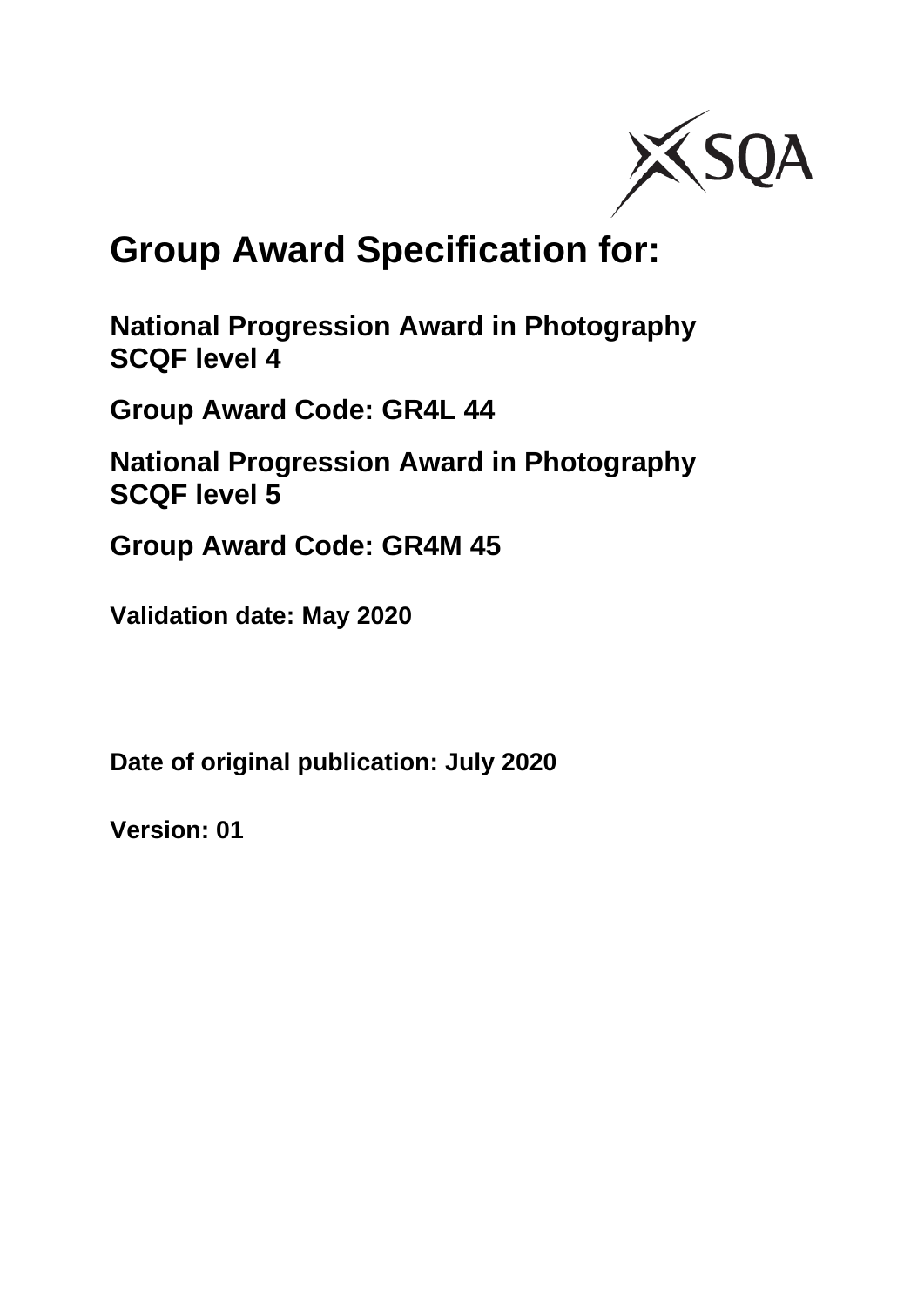#### **Contents**

| 1 |                                                                                       |  |
|---|---------------------------------------------------------------------------------------|--|
|   | 1.1                                                                                   |  |
| 2 |                                                                                       |  |
|   | 2.1                                                                                   |  |
|   | 2.1.1                                                                                 |  |
|   | 2.1.2                                                                                 |  |
| 3 |                                                                                       |  |
|   | 3.1                                                                                   |  |
|   | 3.1.1                                                                                 |  |
|   | 3.1.2                                                                                 |  |
|   | 3.2                                                                                   |  |
|   | 3.2.1                                                                                 |  |
|   | 3.2.2                                                                                 |  |
| 4 |                                                                                       |  |
|   | 4.1                                                                                   |  |
|   | 4.1.1                                                                                 |  |
|   | 4.1.2                                                                                 |  |
| 5 |                                                                                       |  |
|   | 5.1                                                                                   |  |
|   | 5.1.1                                                                                 |  |
|   | 5.1.2                                                                                 |  |
|   | 5.2                                                                                   |  |
|   | 5.2.1                                                                                 |  |
|   | 5.2.2<br>5.3                                                                          |  |
|   | Mapping of Core Skills development opportunities across the qualifications11<br>5.3.1 |  |
|   | 5.3.2                                                                                 |  |
|   | 5.4                                                                                   |  |
|   | 5.4.1                                                                                 |  |
|   | 5.4.2                                                                                 |  |
| 6 |                                                                                       |  |
|   | 6.1                                                                                   |  |
|   | 6.1.1                                                                                 |  |
|   | 6.1.2                                                                                 |  |
|   | 6.2                                                                                   |  |
|   |                                                                                       |  |
|   | 6.2.2                                                                                 |  |
|   | 6.3                                                                                   |  |
|   | 6.4                                                                                   |  |
|   | 6.5                                                                                   |  |
| 7 |                                                                                       |  |
| 8 |                                                                                       |  |
| 9 |                                                                                       |  |
|   | 9.1                                                                                   |  |
|   | 9.2                                                                                   |  |
|   |                                                                                       |  |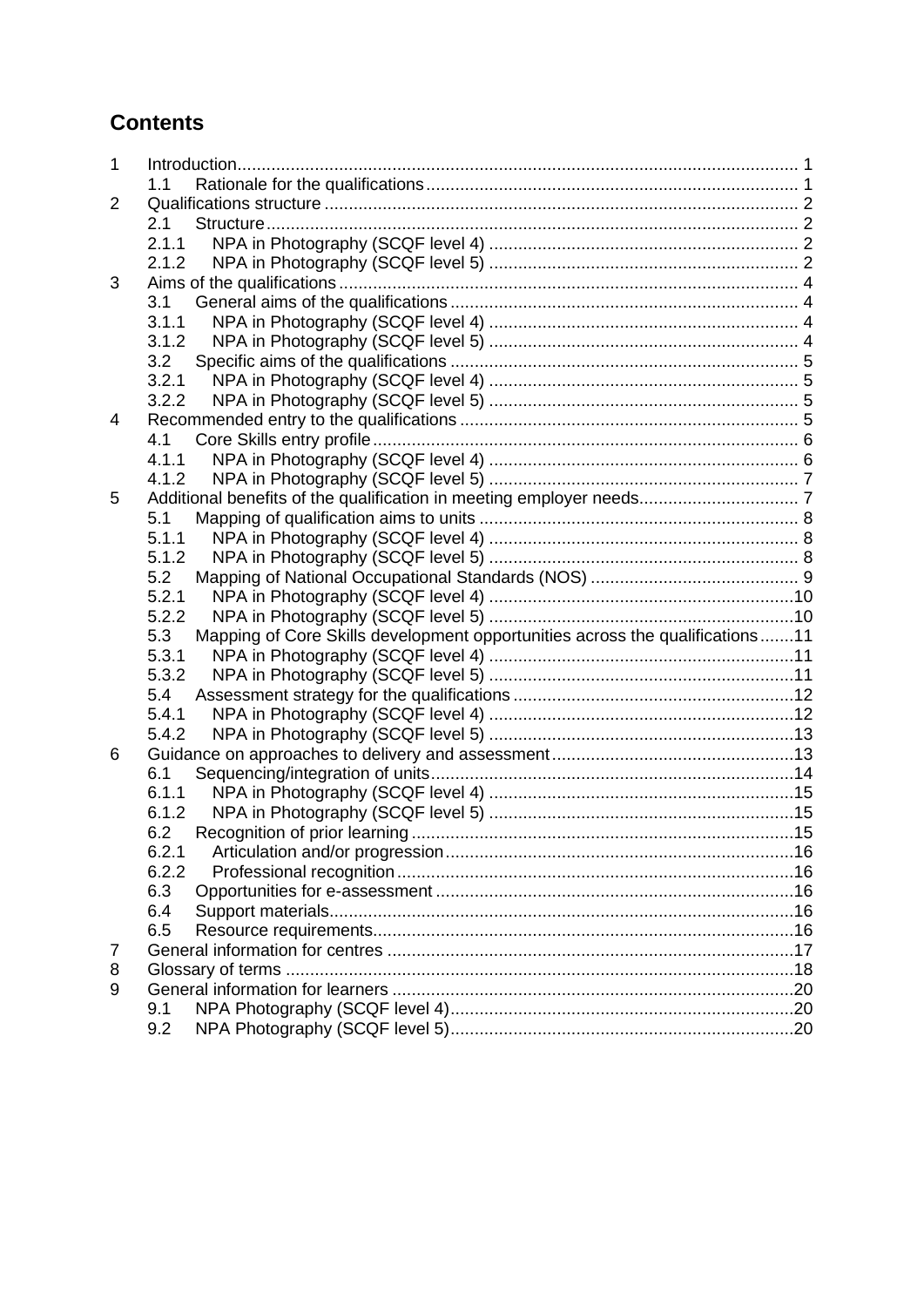## <span id="page-2-0"></span>**1 Introduction**

This document was previously known as the arrangements document. The purpose of this document is to:

- assist centres to implement, deliver and manage the qualification.
- provide a guide for staff involved in offering the qualification.
- inform course managers, teaching staff, assessors, learners, employers and HEIs of the aims and purpose of the qualification.
- provide details of the range of learners the qualification is suitable for and progression opportunities.

#### <span id="page-2-1"></span>**1.1 Rationale for the qualifications**

The qualifications provide an introduction to photography. They are aimed at those who want to explore their interest in photography, increase their understanding and develop their skills in practical photography and in working with photographs. The courses do not rely on specialist photographic equipment and can be completed using a basic camera or digital device with a camera. Therefore, the course should be accessible to a wide range of centres and learners.

These National Progression Awards are suitable for schools, colleges and community groups who want to provide opportunities for practical 'hands-on' learning about photography. It is intended that these NPAs encourage individuals and groups to develop their interest in photography, learn new skills and progress on a personal level. These qualifications can create opportunities for learners to produce portfolios of evidence which may support applications to next level courses.

The units at SCQF level 4 provide a basic level of study. They aim to develop basic skills, knowledge and understanding in photography. Learners learn about creative concepts used by photographers and apply this knowledge and understanding to their own work. The focus is on developing practical creative skills using simple automatic camera functions. Inspired by the work of photographers, learners plan and carry out their own photoshoots. They develop basic skills in evaluating their photographs and learn how to work with photographic images to make simple enhancements.

The units at SCQF level 5 build on and further develop the basic skills acquired at SCQF level 4. They are also suitable for learners who have not completed NPA Photography (SCQF level 4) but who have already attained a basic level of skill, knowledge and understanding in photography. At this level, learners develop their understanding of creative and technical concepts used by photographers. Learners research the work of photographers. Inspired by their research images, learners plan and carry out their own photoshoots. They develop their evaluation skills by identifying strengths and areas for development in photographs. They learn about and apply techniques to make enhancements to photographic images.

The NPAs give opportunities for working with others and help develop self-confidence and self-development to promote positive progression routes.

These National Progression Awards enable the development of Core Skills and other skills for life learning and work. They will have opportunities to develop their organisational skills, communications skills and skills in working with ICT. The NPAs support the development of some aspects of skills and knowledge identified in the National Occupational Standards for Photo Imaging.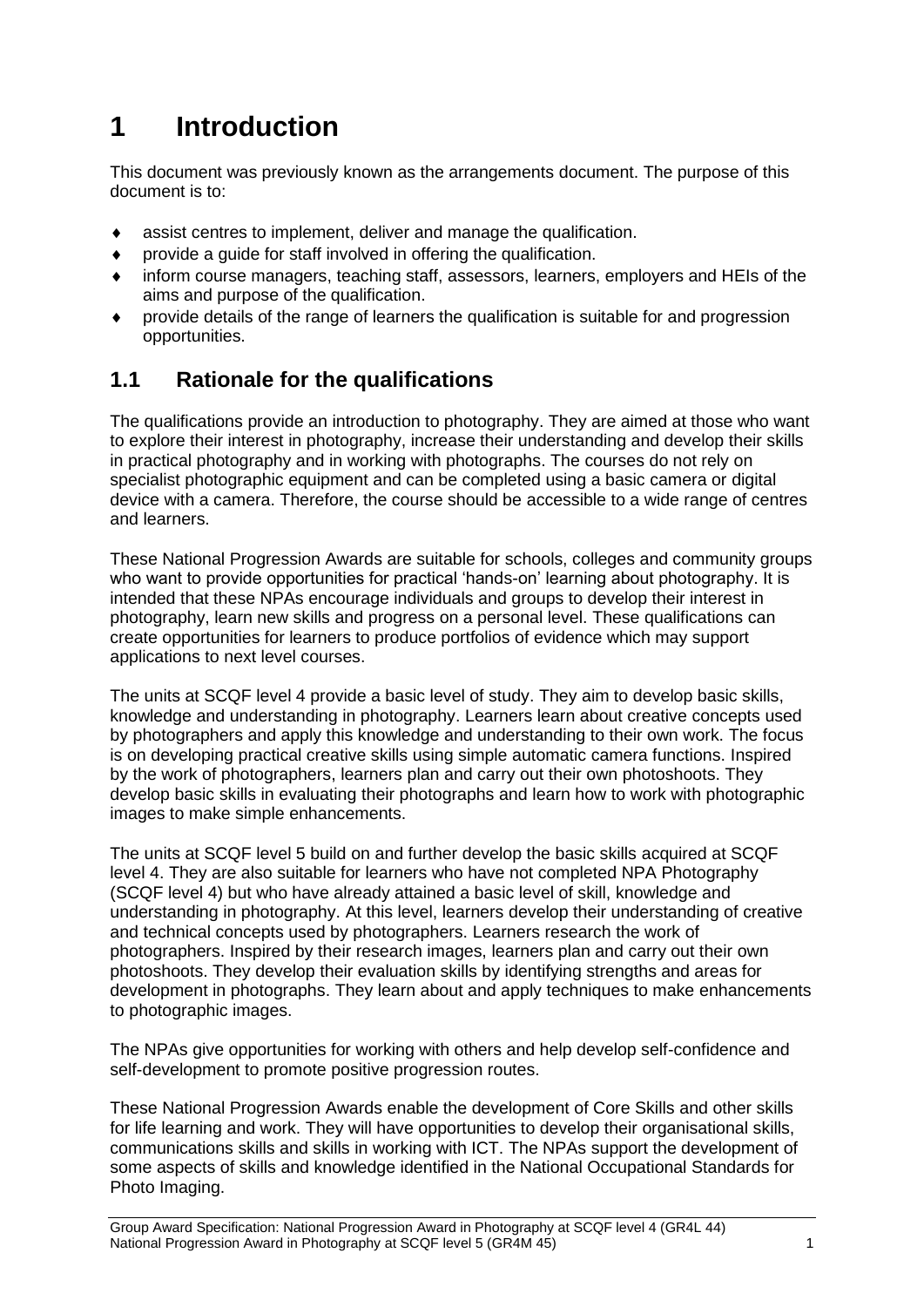#### **1.2 Links to and from other qualifications**

Photography qualifications which provide progression from the NPAs are shown below:



The NPAs in Photography also offer progression to several Skills for Work courses and national qualifications in related areas, such as creative industries, digital media and visual communication. Learners may progress to next level courses or make a lateral progression to other courses on the same level.

## <span id="page-3-0"></span>**2 Qualifications structure**

Each group award is made up of 4 SQA unit credits. They each comprise of 24 SCQF credit points each. All units in each group award are **mandatory**. A mapping of Core Skills development opportunities is available in Section 5.3.

| <b>NPA</b>  | <b>SCQF level</b> | <b>SCQF credit points</b> |
|-------------|-------------------|---------------------------|
| Photography |                   |                           |
| Photography |                   |                           |

#### <span id="page-3-1"></span>**2.1 Structure**

#### <span id="page-3-2"></span>**2.1.1 NPA in Photography (SCQF level 4)**

| 4 code | 2 code | Unit title                  | <b>SQA</b><br>credit | <b>SCQF</b><br>credit<br>points | <b>SCQF</b><br>level |
|--------|--------|-----------------------------|----------------------|---------------------------------|----------------------|
| J4GA   | 44     | Understanding Photography   |                      | 6                               | 4                    |
| J4GB   | 44     | <b>Photographing People</b> |                      | 6                               | 4                    |
| J4GC   | 44     | <b>Photographing Places</b> |                      | 6                               | 4                    |
| J4GD   | 44     | Working with Photographs    |                      | 6                               | 4                    |

### <span id="page-3-3"></span>**2.1.2 NPA in Photography (SCQF level 5)**

| 4 code | 2 code | Unit title                       | <b>SQA</b><br>credit | <b>SCQF</b><br>credit<br>points | <b>SCQF</b><br>level |
|--------|--------|----------------------------------|----------------------|---------------------------------|----------------------|
| J4GA   | 45     | <b>Understanding Photography</b> |                      | 6                               | 5                    |
| J4GB   | 45     | <b>Photographing People</b>      |                      |                                 |                      |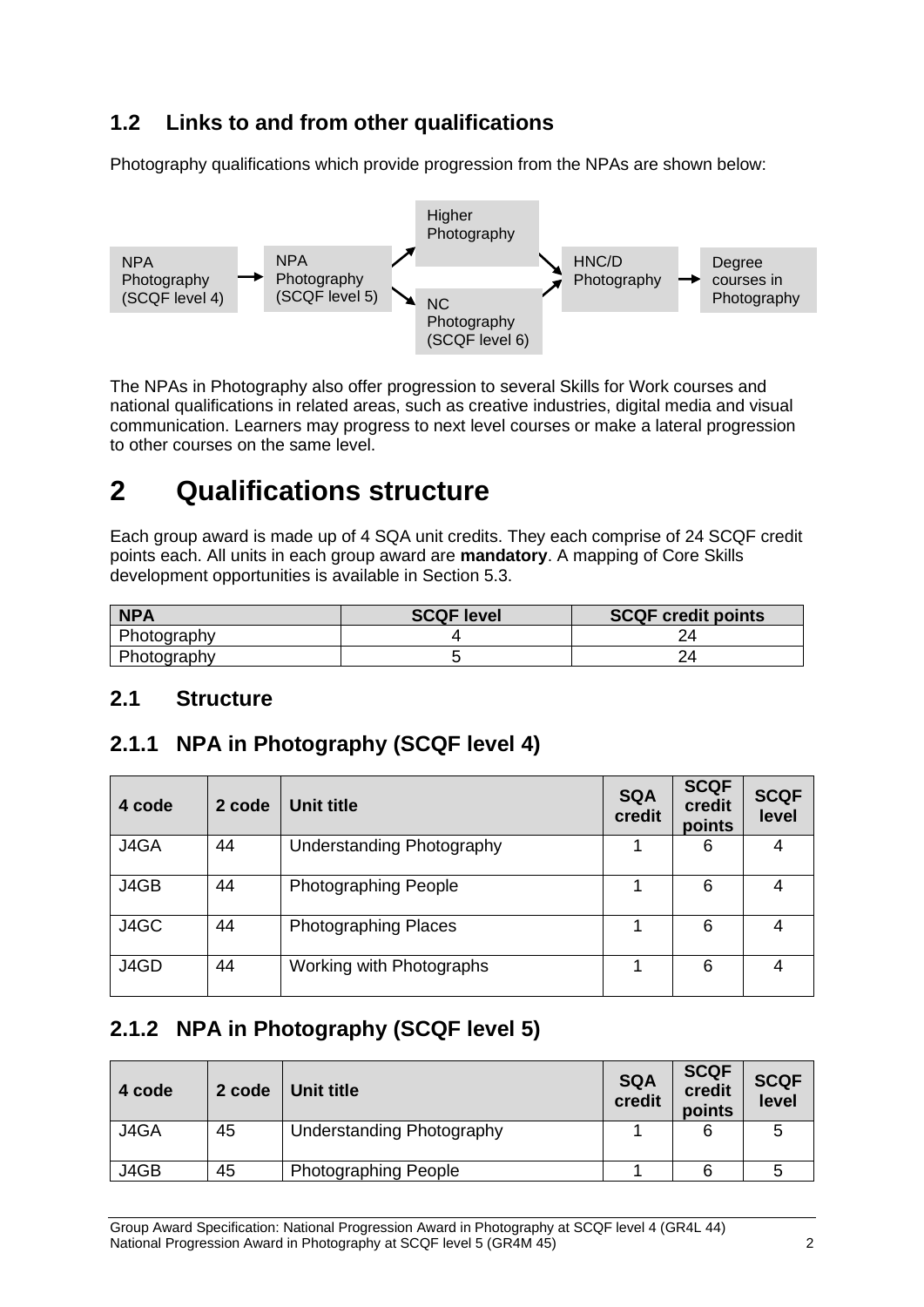| J4GC | 45 | <b>Photographing Places</b> |  |  |
|------|----|-----------------------------|--|--|
| J4GD | 45 | Working with Photographs    |  |  |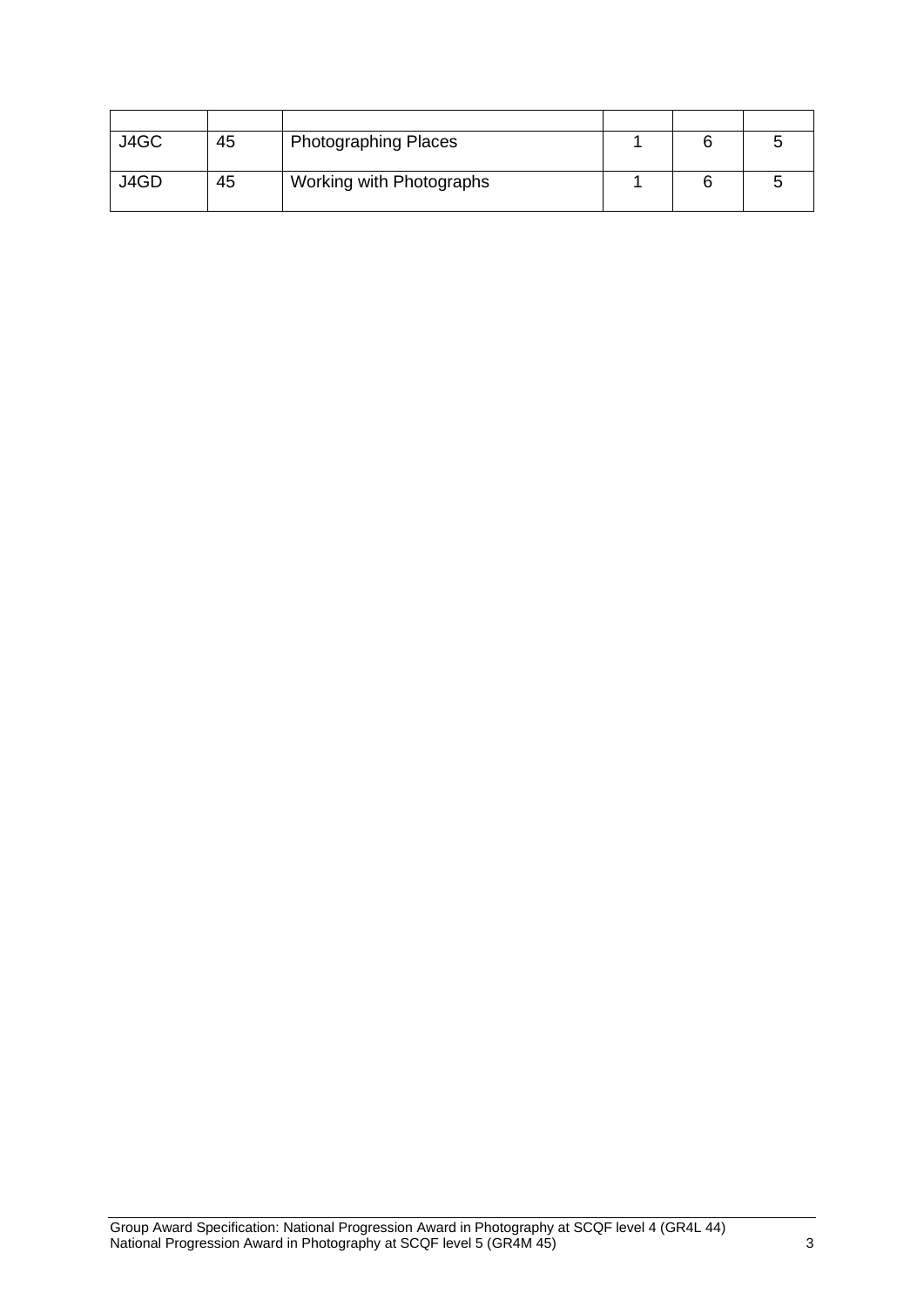## <span id="page-5-0"></span>**3 Aims of the qualifications**

The aim of National Progression Awards is to provide learners with opportunities to attain structured awards that develop both practical and theoretical skills in preparation for next level courses and employment. National Progression Awards in photography at SCQF level 4 and SCQF level 5 develop practical photography skills underpinned by knowledge and understanding of photography concepts.

#### <span id="page-5-1"></span>**3.1 General aims of the qualifications**

### <span id="page-5-2"></span>**3.1.1 NPA in Photography (SCQF level 4)**

The general aims of the NPA in Photograph at SCQF level 4 are to:

- 1 provide a general introduction to photography<br>2 encourage and support learners to develop the
- 2 encourage and support learners to develop their interest in photography
- 3 develop aspects of Core Skills, especially in Communication, Problem Solving, Information and Communication Technology (ICT) and Working with Others
- 4 promote personal and social development skills
- 5 promote skills for learning, life and work
- 6 develop basic research skills
- 7 develop basic critical thinking skills
- 8 develop organisational skills
- 9 develop the ability to give and receive feedback and discuss own work
- 10 develop basic evaluations skills
- 11 develop presentation skills
- 12 promote progression routes to further study options which may include other subjects within creative industries

#### <span id="page-5-3"></span>**3.1.2 NPA in Photography (SCQF level 5)**

The general aims of the NPA in Photography at SQCF level 5 are to:

- 1 provide a general introduction to photography
- 2 encourage and support learners to develop their interest in photography
- 3 develop aspects of Core Skills, especially in Communication, Problem Solving, Information and Communication Technology (ICT) and Working with Others
- 4 promote personal and social development skills
- 5 promote skills for learning, life and work
- 6 develop research skills
- 7 develop critical thinking skills
- 8 develop organisational skills
- 9 develop the ability to give and receive feedback and discuss own work
- 10 develop evaluation skills to improve and reflect on working practices
- 11 develop presentation skills
- 12 promote progression routes to further study options which may include other subjects within creative industries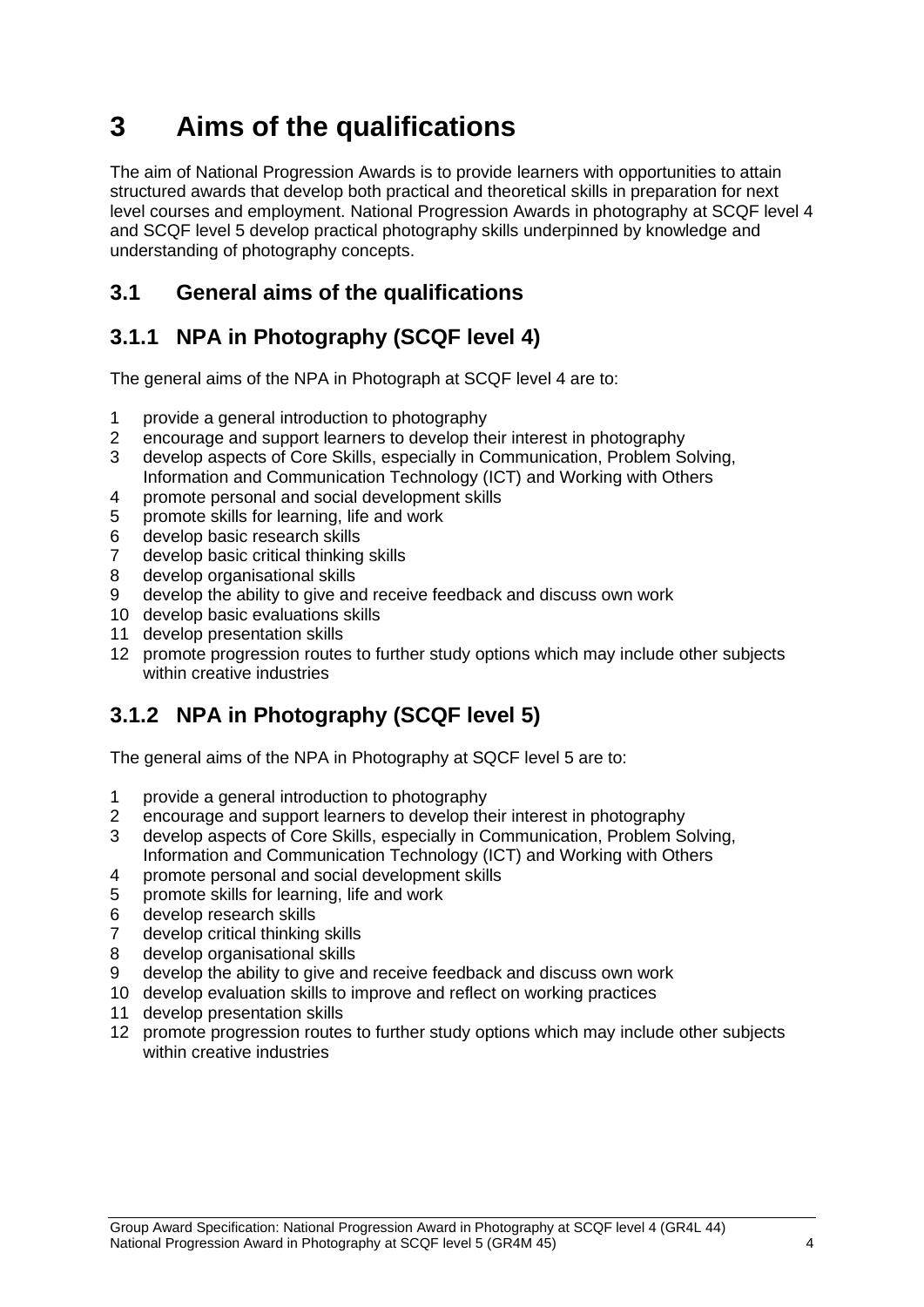#### <span id="page-6-0"></span>**3.2 Specific aims of the qualifications**

#### <span id="page-6-1"></span>**3.2.1 NPA in Photography (SCQF level 4)**

The specific aim of the National Progression Award in Photography at level 4 is to provide a structured award that creates opportunities for learners to investigate photographs and develop their photography skills. Learners develop their:

- 1 basic understanding of photography terms<br>2 basic understanding of simple creative con
- basic understanding of simple creative concepts used in photography
- 3 basic understanding of how to create effective images when photographing people and places
- 4 ability to create simple plans for photographic sessions
- 5 ability to work safely while carrying out practical photography
- 6 ability to capture composed and controlled images of people and places
- 7 ability to identify strengths and areas for improvement in images
- 8 ability to safely store, organise and work with photographic images to make simple enhancements
- 9 skills, knowledge and understanding to help prepare them for progression to NPA Photography (SCQF level 5)

#### <span id="page-6-2"></span>**3.2.2 NPA in Photography (SCQF level 5)**

The specific aim of the National Progression Award in Photography at level 5 is to provide a structured award that creates opportunities for learners to investigate photographs and develop and refine their photography skills. Learners further develop their:

- 1 understanding of photography terms
- 2 understanding of the creative and technical concepts used in photography
- 3 understanding of how to create effective images when photographing people and places
- 4 ability to create plans for photographic sessions
- 5 ability to work safely while carrying out practical photography
- 6 ability to capture composed and controlled images of people and places
- 7 ability to identify strengths and areas for improvement in images
- 8 ability to safely store, organise and work with photographic images to make enhancements
- 9 skills in resizing images for different purposes
- 10 skills, knowledge and understanding to help prepare them for progression to further study in Photography at a more advanced level

### <span id="page-6-3"></span>**4 Recommended entry to the qualifications**

Entry is at the discretion of the centre. There are no formal entry requirements to the National Progression Awards in Photography at level 4 and level 5.

Access to NPA Photography (SCQF level 4) could be determined simply based on a willingness to learn about photography. In other instances, learners may want to extend their knowledge but not be ready for entry at SCQF level 5 or above.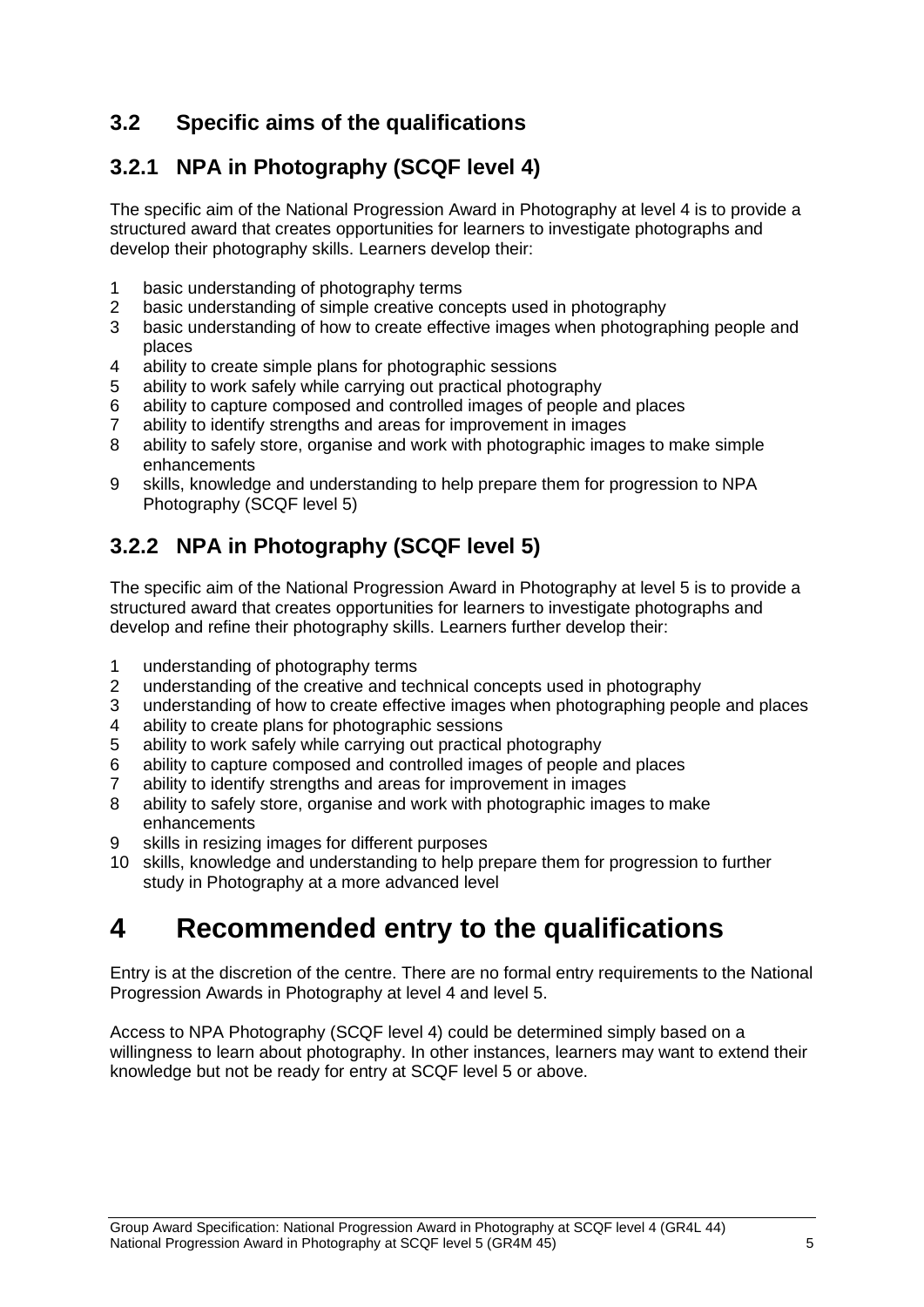For entry to NPA Photography (SCQF level 5) learners may have successfully completed NPA Photography (SCQF level 4). However, learners may have other experience of photography and a desire to improve their skills. They may benefit from having previous experience of units or courses in other creative areas, or a personal interest in photography or digital media.

Access can be determined in relation to the individual, their level of interest and ability to succeed at SCQF level 4 or 5, as appropriate.

#### <span id="page-7-0"></span>**4.1 Core Skills entry profile**

The Core Skill entry profile provides a summary of the associated assessment activities that exemplify why a particular level has been recommended for this qualification. The information would be used to identify if additional learning support needs to be put in place for learners whose Core Skills profile is below the recommended entry level or whether learners should be encouraged to do an alternative level or learning programme.

| <b>Core Skill</b>                                    | Recommended<br><b>SCQF entry</b><br>profile | <b>Associated assessment activities</b>                                                                                                                                            |
|------------------------------------------------------|---------------------------------------------|------------------------------------------------------------------------------------------------------------------------------------------------------------------------------------|
| Communication                                        | 4                                           | Group work and discussion<br>Creating written or oral information, such<br>as simple descriptions, plans, reasons for<br>decisions and evaluative comments<br>Presentation of work |
| Information and<br>Communication<br>Technology (ICT) | 4                                           | Researching using ICT<br>Compiling and presenting research<br>Storing and organising images<br>Using software<br>Creating digital presentations                                    |
| Problem Solving                                      | 4                                           | Planning photoshoots<br>Selecting and using equipment<br>Creating and experimenting with<br>photography                                                                            |
| <b>Working with Others</b>                           | 4                                           | Group work and discussion<br>Directing others as models for<br>photography<br>Collaborating by being the model for<br>others' work                                                 |

#### <span id="page-7-1"></span>**4.1.1 NPA in Photography (SCQF level 4)**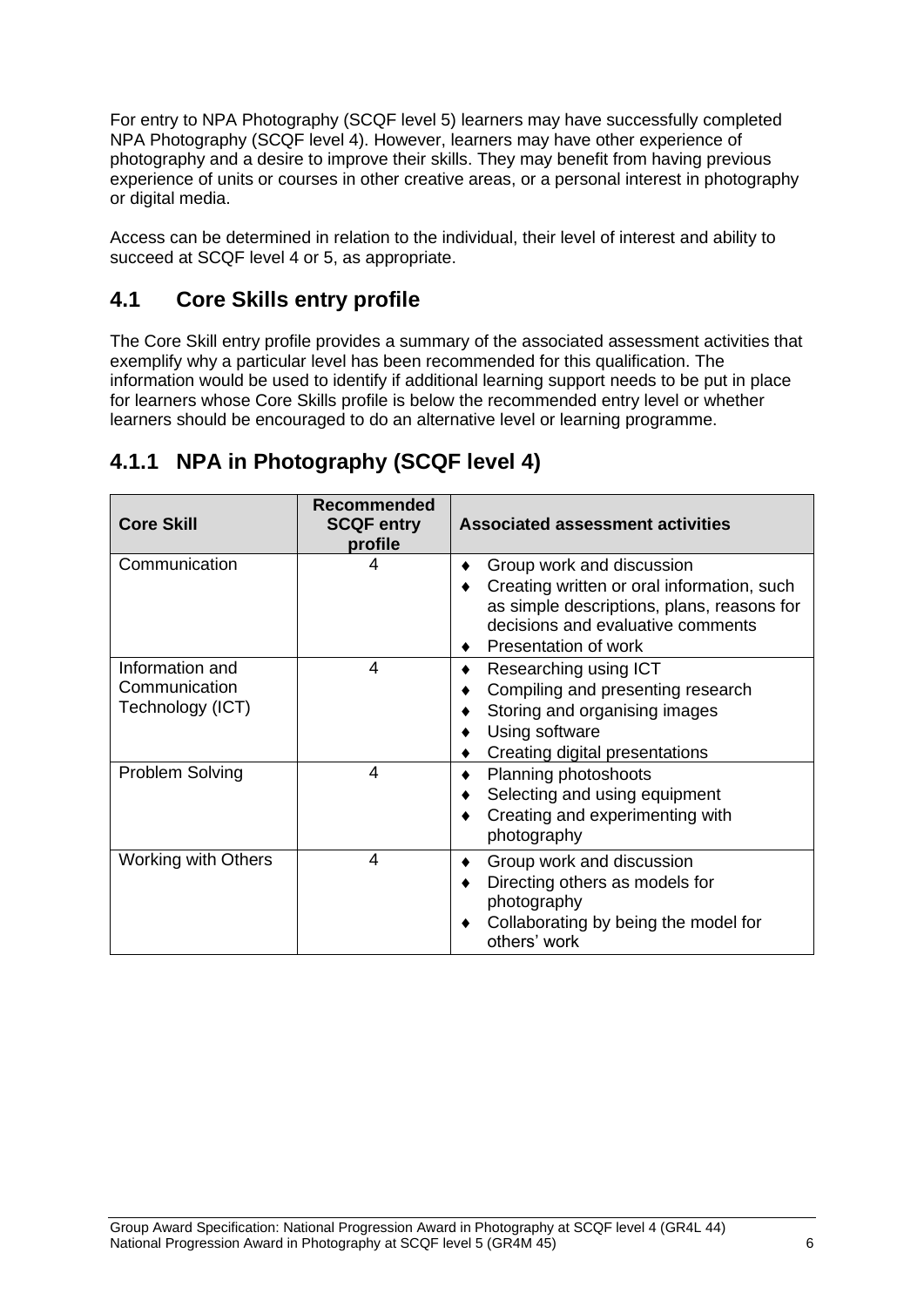### <span id="page-8-0"></span>**4.1.2 NPA in Photography (SCQF level 5)**

| <b>Core Skill</b>                                    | <b>Recommended</b><br><b>SCQF entry</b><br>profile | <b>Associated assessment activities</b>                                                                                                                                                                 |
|------------------------------------------------------|----------------------------------------------------|---------------------------------------------------------------------------------------------------------------------------------------------------------------------------------------------------------|
| Communication                                        | 5                                                  | Group work and discussion<br>Creating written or oral information, such<br>as descriptions, explanations,<br>summaries, plans, reasons for decisions<br>and evaluative comments<br>Presentation of work |
| Information and<br>Communication<br>Technology (ICT) | 5                                                  | Researching using ICT<br>Compiling and presenting research<br>Storing and organising images<br>Using software<br>Creating digital presentations                                                         |
| Problem Solving                                      | 5                                                  | Planning photoshoots<br>Selecting and using equipment<br>Creating and experimenting with<br>photography                                                                                                 |
| <b>Working with Others</b>                           | 5                                                  | Group work and discussion<br>Directing others as models for<br>photography<br>Collaborating by being the model for<br>others' work                                                                      |

### <span id="page-8-1"></span>**5 Additional benefits of the qualification in meeting employer needs**

This qualification was designed to meet a specific purpose and what follows are details on how that purpose has been met through mapping of the units to the aims of the qualification. Through meeting the aims, additional value has been achieved by linking the unit standards with those defined in national occupational standards. In addition, significant opportunities exist for learners to develop the more generic skill, known as Core Skills through doing this qualification.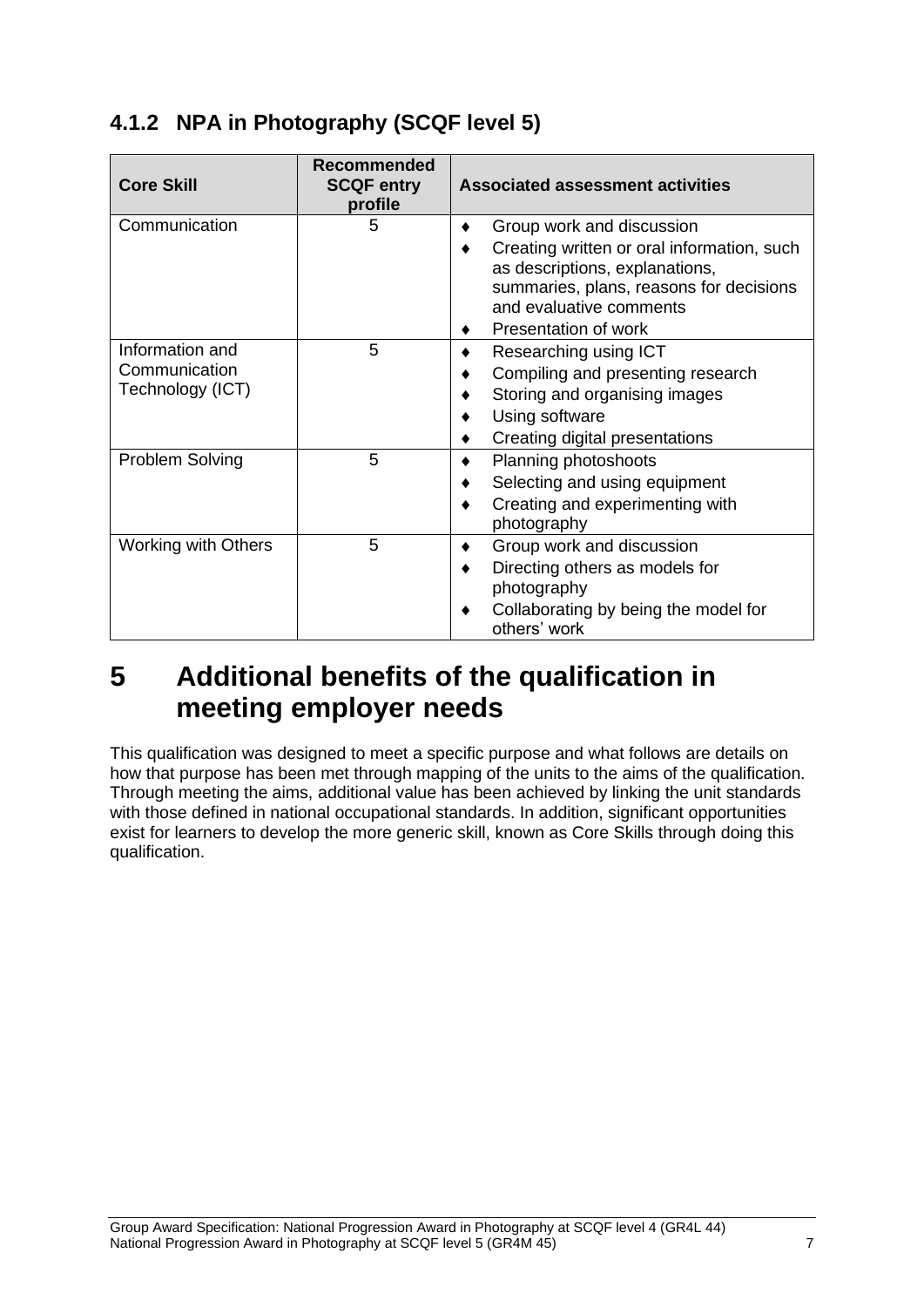#### **5.1 Mapping of qualification aims to units**

#### **5.1.1 NPA in Photography (SCQF level 4)**

| Code           | <b>Unit title</b>            |           | <b>General aims</b> |   |   |              |              |              |              |   |           |              | <b>Specific aims</b> |              |              |   |  |              |           |              |   |   |    |
|----------------|------------------------------|-----------|---------------------|---|---|--------------|--------------|--------------|--------------|---|-----------|--------------|----------------------|--------------|--------------|---|--|--------------|-----------|--------------|---|---|----|
|                |                              |           |                     |   |   |              | 6            |              | 8            | 9 | 10        | 11           | 12                   |              |              |   |  |              |           |              | 8 | 9 | 10 |
| <b>J4GA 44</b> | Understanding<br>Photography |           |                     |   | X | X            | X            | X            | X            | x |           | Χ            |                      | X            | X            | Х |  |              |           |              |   |   |    |
| <b>J4GB 44</b> | <b>Photographing People</b>  | $\lambda$ |                     |   |   |              | ∧            |              | $\lambda$    |   |           | ↗            |                      |              |              |   |  | $\lambda$    |           |              |   |   |    |
| <b>J4GC 44</b> | <b>Photographing Places</b>  |           |                     |   |   |              |              | ↘            |              |   |           |              |                      |              |              |   |  | $\checkmark$ | $\sqrt{}$ |              |   |   |    |
| <b>J4GD 44</b> | Working with<br>Photographs  |           |                     | v | X | $\checkmark$ | $\checkmark$ | $\checkmark$ | $\checkmark$ |   | $\sqrt{}$ | $\checkmark$ |                      | $\checkmark$ | $\checkmark$ |   |  |              |           | $\checkmark$ |   |   |    |

#### **5.1.2 NPA in Photography (SCQF level 5)**

<span id="page-9-2"></span><span id="page-9-1"></span><span id="page-9-0"></span>

| Code           | <b>Unit title</b>            |              | <b>General aims</b> |         |   |              |         |   |         |         |              | <b>Specific aims</b> |              |              |              |   |   |   |   |              |              |   |           |           |
|----------------|------------------------------|--------------|---------------------|---------|---|--------------|---------|---|---------|---------|--------------|----------------------|--------------|--------------|--------------|---|---|---|---|--------------|--------------|---|-----------|-----------|
|                |                              |              |                     | 3       | 4 | 5            | 6       |   | 8       | 9       | 10           | 11                   | 12           |              | 2            | 3 |   | 5 | 6 |              | 8            | 9 | 10        | 11        |
| <b>J4GA 45</b> | Understanding<br>Photography | X            |                     | $\sf X$ | X | $\sf X$      | $\sf X$ | X | $\sf X$ | $\sf X$ |              |                      | $\mathbf{v}$ | $\checkmark$ | $\checkmark$ | X |   |   |   |              |              |   |           |           |
| <b>J4GB 45</b> | <b>Photographing People</b>  | X            |                     | X       | Χ | X            | X       | v | X       | Χ       |              |                      |              |              | $\checkmark$ |   | v |   | X | $\checkmark$ |              |   |           |           |
| <b>J4GC 45</b> | <b>Photographing Places</b>  | X            |                     |         | Χ | X            | X       |   | X       | v       |              |                      |              |              |              |   | v |   | X |              |              |   |           | $\lambda$ |
| <b>J4GD 45</b> | Working with<br>Photographs  | $\checkmark$ |                     | $\vee$  | X | $\mathsf{X}$ | X       | X | X       | X       | $\checkmark$ |                      | $\mathbf{v}$ | $\checkmark$ | $\checkmark$ |   |   |   |   | $\checkmark$ | $\checkmark$ | Χ | $\sqrt{}$ |           |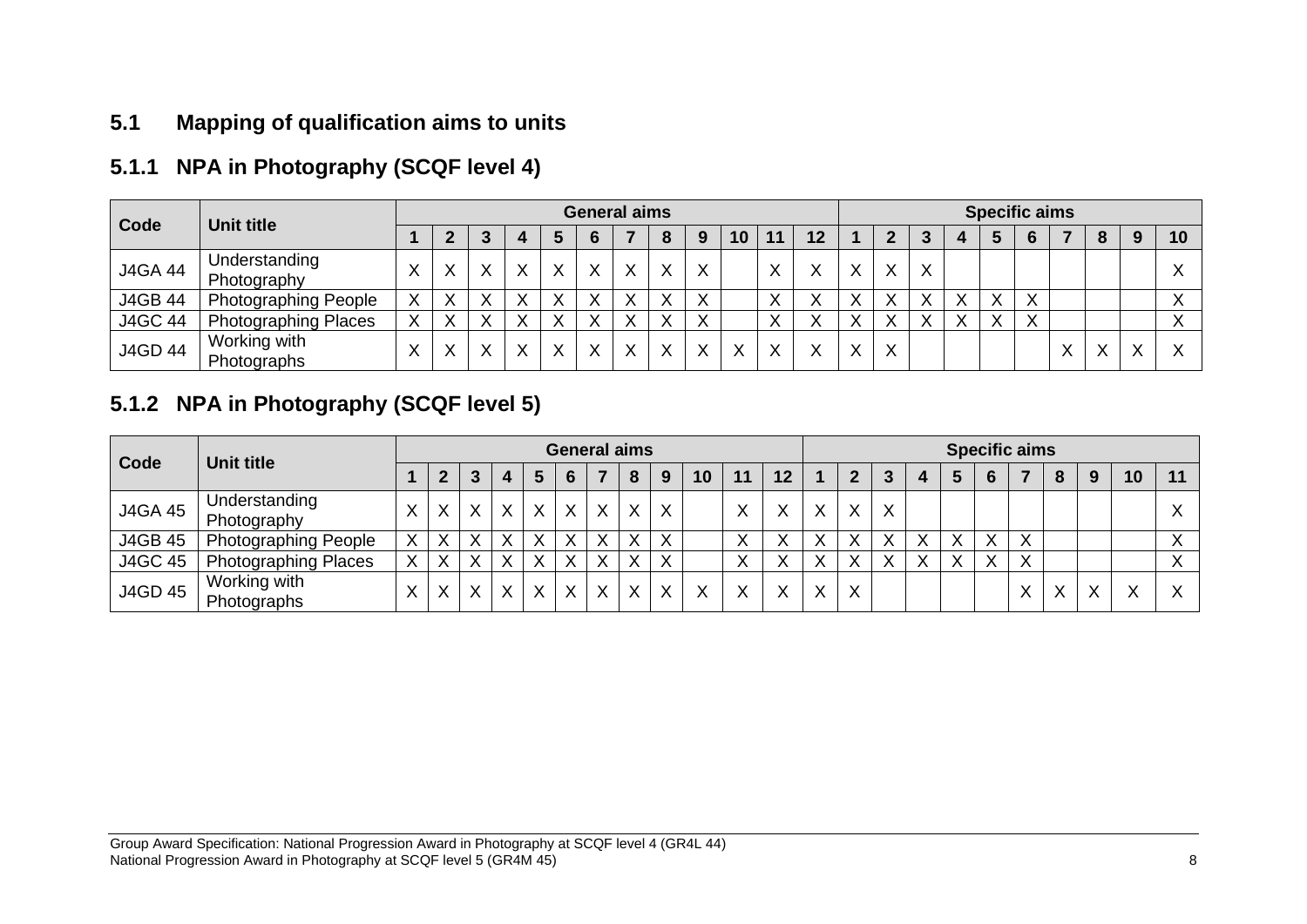#### **5.2 Mapping of National Occupational Standards (NOS)**

National Occupational Standards identify the set competencies required for job roles in particular employment sectors. Photography is part of the creative industries sector, which is expected to continue to grow in future years.

The National Occupational Standards for Photo Imaging identify the need to develop learners who can:

- undertake picture research and find and organise suitable images.
- demonstrate visual literacy by showing understanding of creative and technical concepts in photography through their considered critique of different forms of photographic image.
- demonstrate an understanding of different sub sectors of the photo imaging industry.
- offer creative visual ideas for different forms of image capture.
- undertake photo imaging assignments in indoor and outdoor locations.
- identify the main characteristics of the subject matter and decide on the characteristics they want to emphasise in their images.
- confirm that chosen equipment, technology and material are suitable for the: photographic subjects; purpose of the images; type of images intended; photographic location; and prevailing light conditions.
- compose the images to communicate the required characteristics, appropriate in terms of: the photographic style; the viewpoint; composition; and point of focus.
- <span id="page-10-0"></span>use equipment safely with consideration for others.
- import digital images from a camera or other image capture device to a digital workstation and make basic technical adjustments or corrections to the imported images to optimise them for future use, for example adjusting or correcting exposure, colour balance, brightness and contrast, sharpening the image and making minor repairs to images or dealing with unwanted effects.
- select suitable hardware and software applications to carry out the adjustments and import the images in the appropriate format into the editing or processing software.
- store, conserve and preserve images ensuring stored images are preserved in a manner appropriate to their format and that systems are kept up to date.
- ensure images prior to being stored contain information for future identification and retrieval.
- ensure that appropriate storage and retrieval systems are in place and that images files are backed-up at appropriate stages during the assignment.

National Occupational Standards are linked in the following table. Please refer to the National Occupational Standards documentation for Photo Imaging for specific aspects and key skills that may be developed.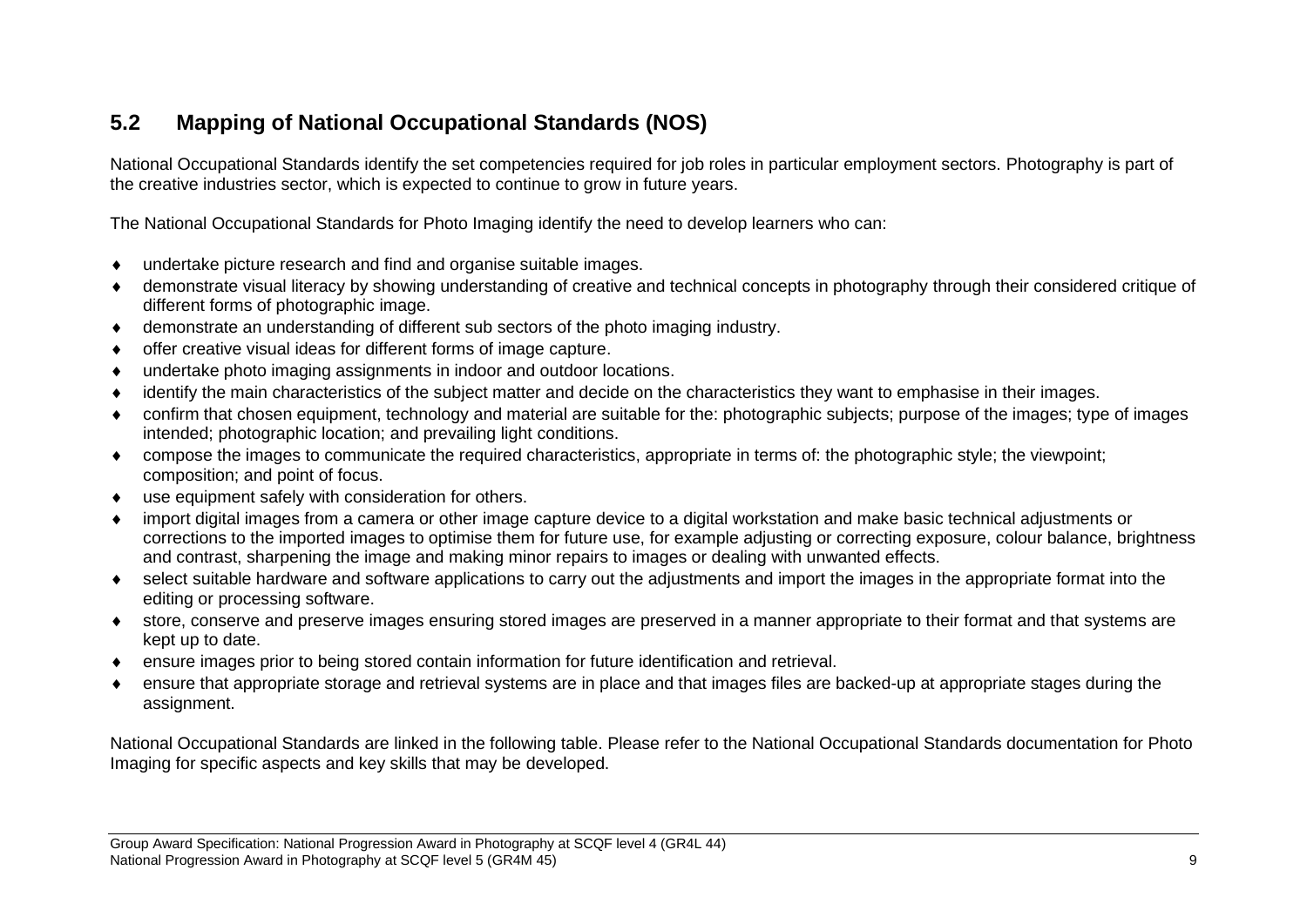### **5.2.1 NPA in Photography (SCQF level 4)**

|                |                             | <b>National Occupational Standard</b>    |                                                          |                                                          |                                                                                      |  |  |  |  |  |  |  |
|----------------|-----------------------------|------------------------------------------|----------------------------------------------------------|----------------------------------------------------------|--------------------------------------------------------------------------------------|--|--|--|--|--|--|--|
| Code           | <b>Unit title</b>           | SKSPI29<br>Research and access<br>images | <b>SKSPI09</b><br>Undertake photo<br>imaging assignments | <b>SKSPI32</b><br>Store, conserve and<br>preserve images | SKSPI13<br>Import digital images<br>and optimize for<br>archiving and<br>repurposing |  |  |  |  |  |  |  |
| <b>J4GA 44</b> | Understanding Photography   |                                          |                                                          |                                                          |                                                                                      |  |  |  |  |  |  |  |
| <b>J4GB 44</b> | <b>Photographing People</b> |                                          |                                                          |                                                          |                                                                                      |  |  |  |  |  |  |  |
| <b>J4GC 44</b> | <b>Photographing Places</b> |                                          |                                                          |                                                          |                                                                                      |  |  |  |  |  |  |  |
| <b>J4GD 44</b> | Working with Photographs    |                                          |                                                          |                                                          |                                                                                      |  |  |  |  |  |  |  |

#### **5.2.2 NPA in Photography (SCQF level 5)**

<span id="page-11-1"></span><span id="page-11-0"></span>

|                |                             | <b>National Occupational Standard</b>    |                                                          |                                                          |                                                                                      |  |  |  |  |  |  |  |
|----------------|-----------------------------|------------------------------------------|----------------------------------------------------------|----------------------------------------------------------|--------------------------------------------------------------------------------------|--|--|--|--|--|--|--|
| Code           | Unit title                  | SKSPI29<br>Research and access<br>images | <b>SKSPI09</b><br>Undertake photo<br>imaging assignments | <b>SKSPI32</b><br>Store, conserve and<br>preserve images | SKSPI13<br>Import digital images<br>and optimize for<br>archiving and<br>repurposing |  |  |  |  |  |  |  |
| <b>J4GA 45</b> | Understanding Photography   |                                          |                                                          |                                                          |                                                                                      |  |  |  |  |  |  |  |
| <b>J4GB 45</b> | <b>Photographing People</b> |                                          |                                                          |                                                          |                                                                                      |  |  |  |  |  |  |  |
| <b>J4GC 45</b> | <b>Photographing Places</b> |                                          |                                                          |                                                          |                                                                                      |  |  |  |  |  |  |  |
| J4GD 45        | Working with Photographs    |                                          |                                                          |                                                          |                                                                                      |  |  |  |  |  |  |  |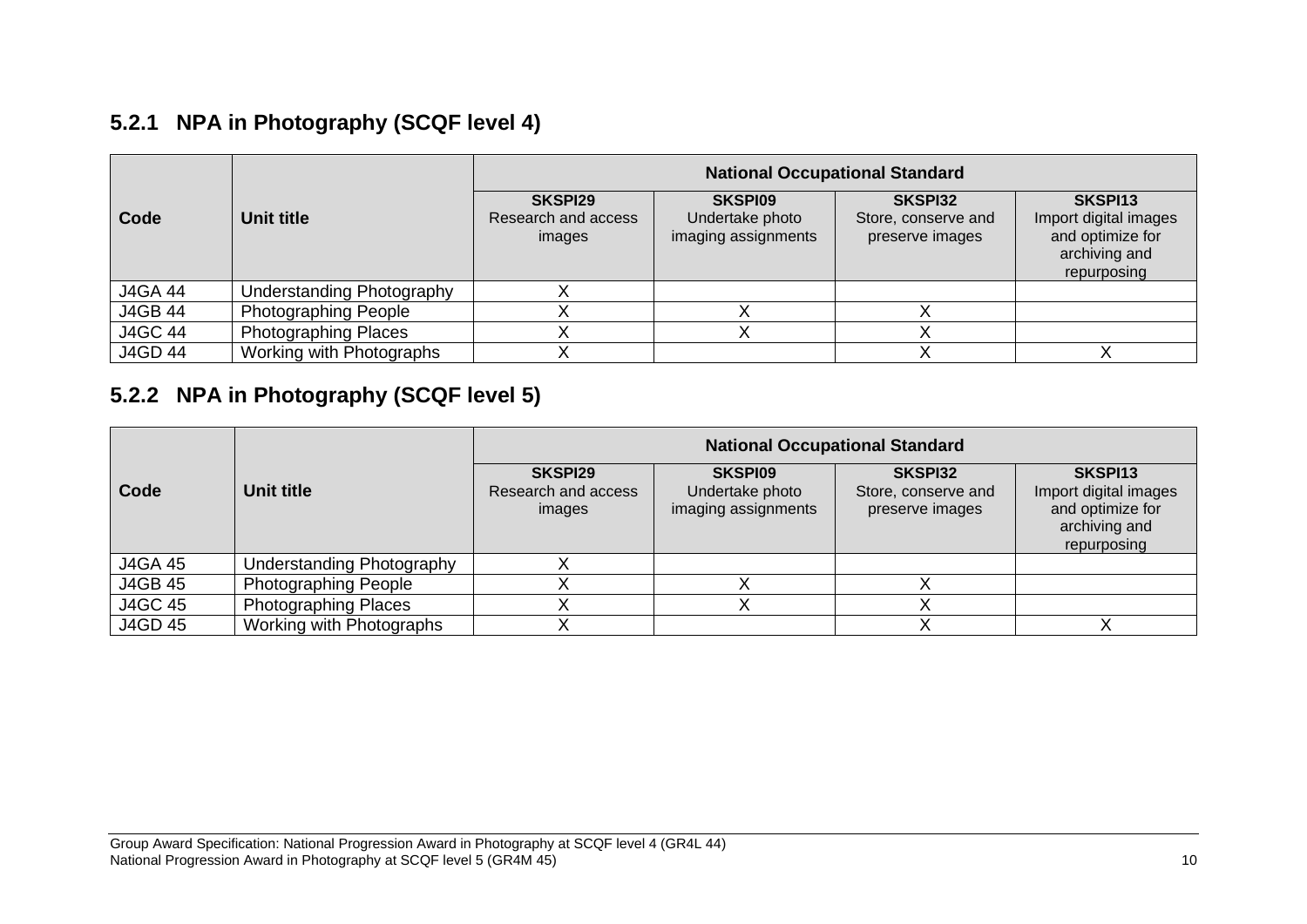#### **5.3 Mapping of Core Skills development opportunities across the qualifications**

#### **5.3.1 NPA in Photography (SCQF level 4)**

|                |                           |                | <b>Communication</b> |        |              | <b>Numeracy</b>                       |                                | <b>ICT</b>                            |                | <b>Problem Solving</b>                | <b>Working with</b><br><b>Others</b>             |                                            |                                         |
|----------------|---------------------------|----------------|----------------------|--------|--------------|---------------------------------------|--------------------------------|---------------------------------------|----------------|---------------------------------------|--------------------------------------------------|--------------------------------------------|-----------------------------------------|
| Unit code      | Unit title                | <b>@r</b><br>š | <b>i</b> gi<br>፣     | ಸ<br>ŏ | z<br>ဥ္<br>Ĕ | Graphical<br>ation<br>Using<br>Inform | sing<br>atior<br>Acce<br>Infor | ō<br>ing/C<br>ation<br>Provi<br>Infor | ក្ខ<br>Critica | ಕ<br>န္ပြဲ တ<br>Planning<br>Organisir | ಕ<br>ත ග<br>wing<br>atin<br>je<br>alu<br>ខ្ចុំដំ | 증<br>€<br>Working<br>Co-opera<br>with Othe | Reviewing<br>Co-operativ<br>Contributio |
| <b>J4GA 44</b> | Understanding Photography | X(S)           | X(S)                 | X(S)   |              |                                       | X(S)                           | X(S)                                  | X(E)           |                                       |                                                  |                                            |                                         |
| <b>J4GB 44</b> | Photographing People      | X(S)           | X(S)                 | X(S)   |              |                                       | X(S)                           | X(S)                                  | X(E)           | X(E)                                  |                                                  | X(S)                                       |                                         |
| <b>J4GC 44</b> | Photographing Places      | X(S)           | X(S)                 | X(S)   |              |                                       | X(S)                           | X(S)                                  | X(E)           | X(E)                                  |                                                  |                                            |                                         |
| <b>J4GD 44</b> | Working with Photographs  | X(S)           | X(S)                 | X(S)   |              |                                       | X(S)                           | X(S)                                  | X(S)           | X(S)                                  | X(S)                                             |                                            |                                         |

### **5.3.2 NPA in Photography (SCQF level 5)**

<span id="page-12-1"></span><span id="page-12-0"></span>

|                |                             | <b>Communication</b> |      | <b>Numeracy</b>       |           | <b>ICT</b>                            |                                                              | <b>Problem Solving</b>                 |        | <b>Working with</b><br><b>Others</b>      |                              |                                             |                                               |
|----------------|-----------------------------|----------------------|------|-----------------------|-----------|---------------------------------------|--------------------------------------------------------------|----------------------------------------|--------|-------------------------------------------|------------------------------|---------------------------------------------|-----------------------------------------------|
| Unit code      | Unit title                  | <b>@r</b><br>Ĕ<br>š  | ತಾ   | <u>ក្រ</u><br>$\circ$ | sing<br>∍ | Graphical<br>ation<br>Using<br>Inform | 문흥<br>$\bar{\bar{\bf{z}}}$<br><u>ក្រុ</u><br>ω<br>es<br>Leto | g<br>ing/C<br>ation<br>Provi<br>Inforn | ഊ<br>ō | ក្ខ<br>ត្រូ<br>lanning<br>Irganisir<br>ãō | 은 은<br>Reviewir<br>Evaluatiı | 즒<br>Working<br>Co-operative<br>with Others | ۶.<br>Reviewing<br>Co-operativ<br>Contributio |
| <b>J4GA 45</b> | Understanding Photography   | X(S)                 | X(S) | X(S)                  |           |                                       | X(S)                                                         | X(S)                                   | X(E)   |                                           |                              |                                             |                                               |
| <b>J4GB 45</b> | <b>Photographing People</b> | X(S)                 | X(S) | X(S)                  |           |                                       | X(S)                                                         | X(S)                                   | X(E)   | X(E)                                      |                              | X(S)                                        |                                               |
| <b>J4GC 45</b> | Photographing Places        | X(S)                 | X(S) | X(S)                  |           |                                       | X(S)                                                         | X(S)                                   | X(E)   | X(E)                                      |                              |                                             |                                               |
| J4GD 45        | Working with Photographs    | X(S)                 | X(S) | X(S)                  |           |                                       | X(S)                                                         | X(S)                                   | X(S)   | X(S)                                      | X(S)                         |                                             |                                               |

(E) — Embedded Core Skill, meaning learners who achieve the unit will automatically have their Core Skills profile updated on their certificate. (S) — Signposted Core Skill, meaning learners will be developing aspects of Core Skills through teaching and learning approaches but not enough to attract automatic certification.

<span id="page-12-2"></span>Group Award Specification: National Progression Award in Photography at SCQF level 4 (GR4L 44) National Progression Award in Photography at SCQF level 5 (GR4M 45) 11 and 2012 11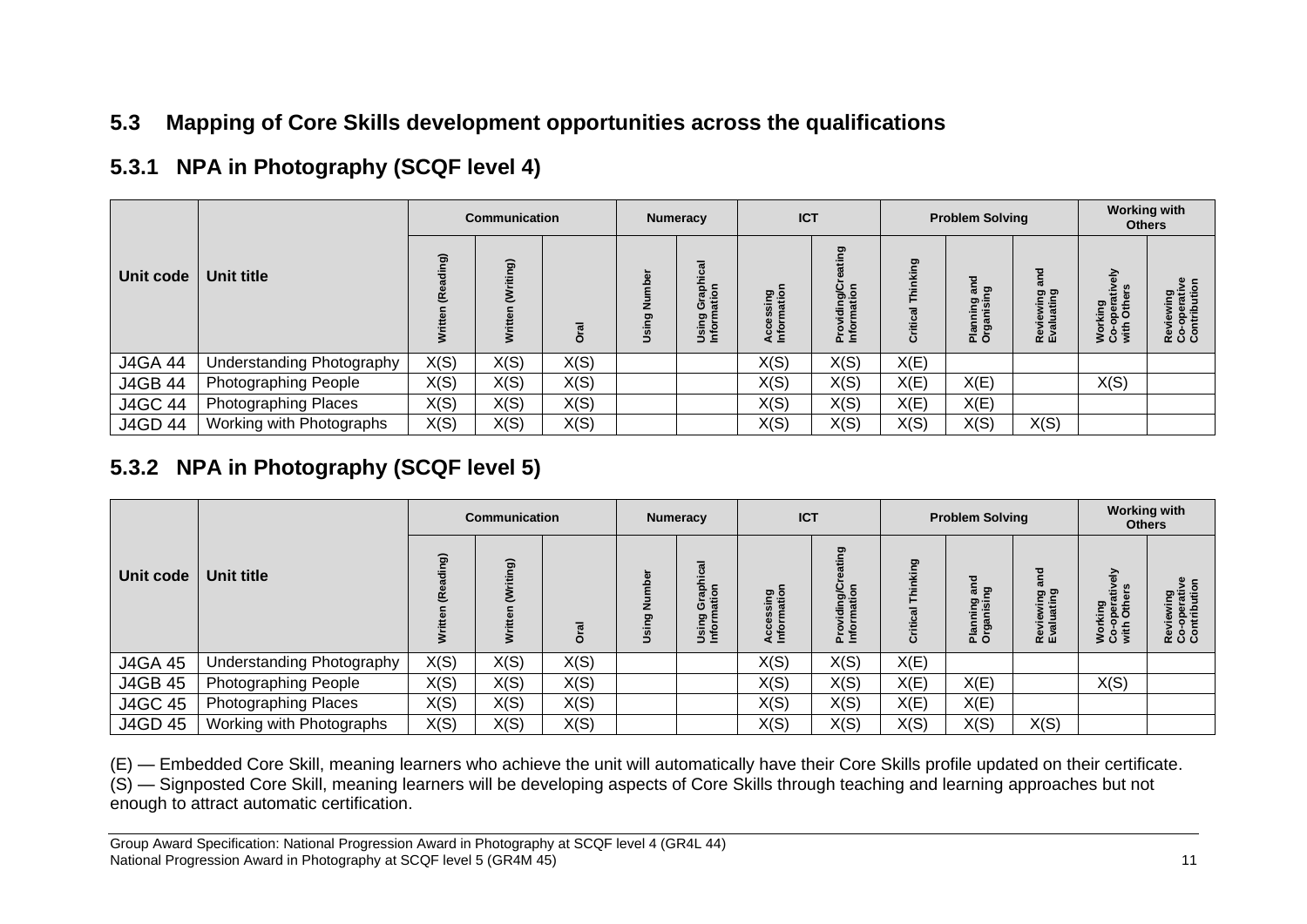#### <span id="page-13-0"></span>**5.4 Assessment strategy for the qualifications**

Mandatory assessment requirements are detailed in the individual unit specifications and provide centres with valuable information to help with standardisation of the awards.

Delivery of the National Progression Awards is at the discretion of individual centres but where possible integration and holistic assessment could be used to support best practice in teaching, learning and assessment.

Teachers and lecturers must exercise their professional responsibility in ensuring that evidence submitted by a learner is the learner's own work.

Written and/or oral recorded evidence and product evidence, produced under open-book conditions is required.

Assessment is mostly carried out through 'hands-on' practical tasks which will generate physical or digital evidence. Each task is underpinned by appropriate knowledge and understanding, which learners may demonstrate through written or oral evidence.

Due to the practical nature of the NPAs it is recommended that centres provide health and safety advice to learners undertaking these awards. It is essential that learners understand the subject-specific health and safety guidance and observe safe and considerate working practices throughout their studies.

Centres can choose the sequence of delivery for units in National Progression Awards. Care should be taken to ensure that learners have necessary underpinning skills before undertaking assessment. Integrative and holistic approaches to assessment mean that formal assessment can take place at the end of each outcome, unit or at the end of the award. Centres may wish to use checklists to ensure learners are 'on track' to completion and this can help to assist learners to map progress. Feedback may be given at formative assessment and throughout delivery.

#### <span id="page-13-1"></span>**5.4.1 NPA in Photography (SCQF level 4)**

| Unit                           | <b>Assessment</b>                        |                                                                |                                                                                      |  |  |  |
|--------------------------------|------------------------------------------|----------------------------------------------------------------|--------------------------------------------------------------------------------------|--|--|--|
|                                | <b>Outcome 1</b>                         | <b>Outcome 2</b>                                               | <b>Outcome 3</b>                                                                     |  |  |  |
| Understanding<br>Photography   | Research task                            | Written or oral critical<br>thinking task                      |                                                                                      |  |  |  |
| Photographing<br>People        | Written or oral<br>planning task         | Practical photography<br>task involving working<br>with others | Image selection and<br>presentation task<br>including written or<br>oral information |  |  |  |
| Photographing<br><b>Places</b> | Written or oral<br>planning task         | Practical photography<br>task                                  | Image selection and<br>presentation task<br>including written or<br>oral information |  |  |  |
| Working with<br>Photographs    | Practical digital<br>organisational task | Written or oral<br>evaluation task                             | <b>Practical image</b><br>enhancement and<br>presentation task                       |  |  |  |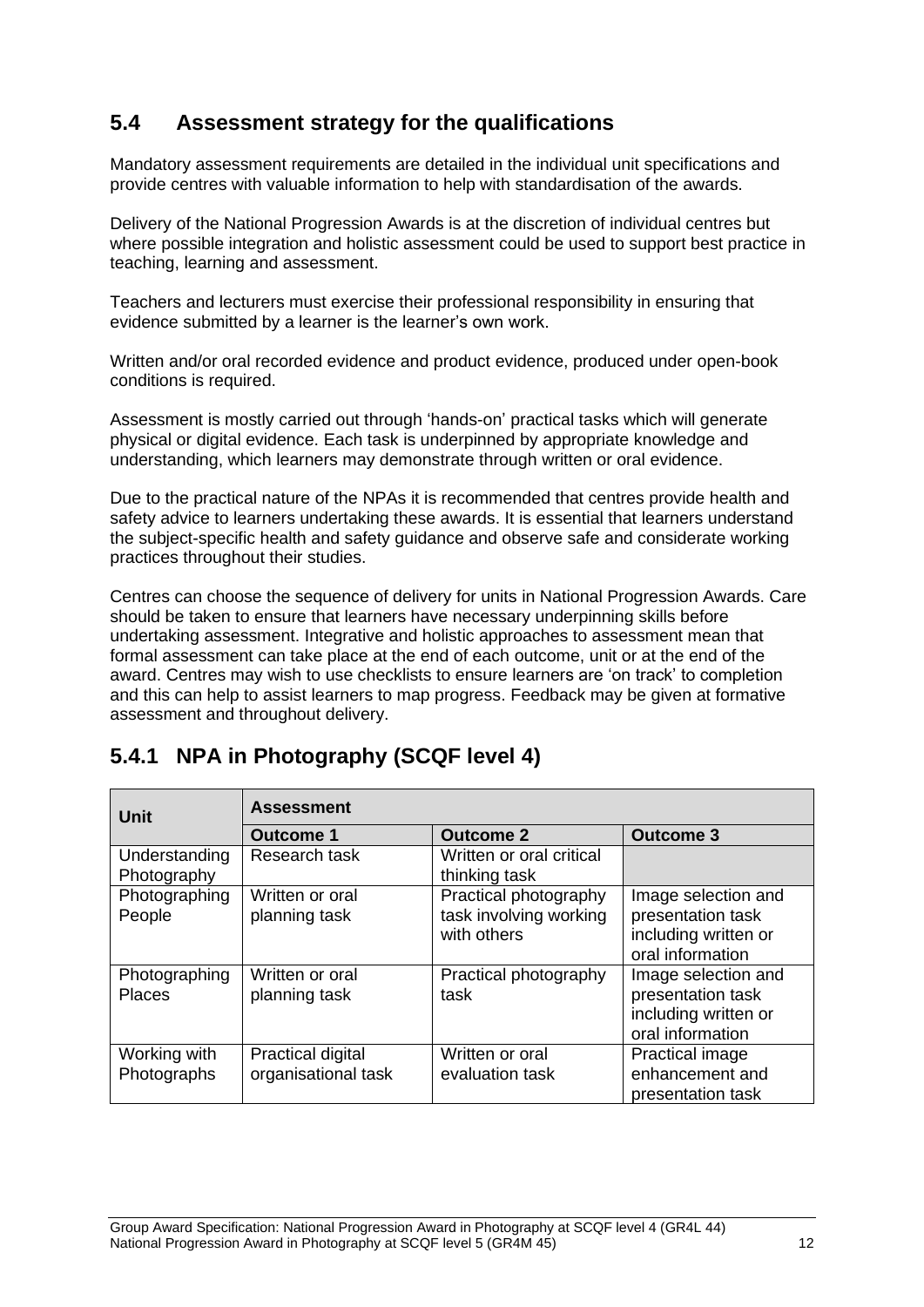#### <span id="page-14-0"></span>**5.4.2 NPA in Photography (SCQF level 5)**

| <b>Unit</b>                    | <b>Assessment</b>                           |                                                                      |                                                                                            |                                  |  |  |  |
|--------------------------------|---------------------------------------------|----------------------------------------------------------------------|--------------------------------------------------------------------------------------------|----------------------------------|--|--|--|
|                                | Outcome 1                                   | <b>Outcome 2</b>                                                     | <b>Outcome 3</b>                                                                           | <b>Outcome 4</b>                 |  |  |  |
| Understanding<br>Photography   | Research task                               | Written or oral<br>critical thinking<br>task                         |                                                                                            |                                  |  |  |  |
| Photographing<br>People        | Written or oral<br>planning task            | Practical<br>photography<br>task involving<br>working with<br>others | Image selection<br>and<br>presentation<br>task including<br>written or oral<br>information |                                  |  |  |  |
| Photographing<br><b>Places</b> | Written or oral<br>planning task            | Practical<br>photography<br>task                                     | Image selection<br>and<br>presentation<br>task including<br>written or oral<br>information |                                  |  |  |  |
| Working with<br>Photographs    | Practical digital<br>organisational<br>task | Written or oral<br>evaluation task                                   | Practical image<br>enhancement<br>and<br>presentation<br>task                              | Practical image<br>resizing task |  |  |  |

### <span id="page-14-1"></span>**6 Guidance on approaches to delivery and assessment**

#### **6.1 Content and context**

National Progression Awards in Photography at SCQF levels 4 and 5 are intended as flexible programmes of learning. Each unit can be individually assessed, however both group awards offer realistic opportunities for holistic assessment across outcomes and units. The content and context of the NPAs puts learners at the centre of the learning process. The NPAs build on learners' existing skills, knowledge and understanding as a starting point.

There are opportunities, particularly in *Understanding Photography*, to give a broad introduction to photography and to familiarise learners with a range of genres and approaches. Learners may be introduced to the work of significant photographers. They have opportunities to learn about ethical and legal considerations in photography, for example, copyright issues and the possible consequences of sharing images without permission.

Learners are introduced to specialist photography terms. At SCQF level 4, there is a focus on creative concepts in photography, whereas at SCQF level 5, learners learn about and apply their knowledge and understanding of creative and technical concepts.

Learners develop their practical skills in photography by planning and carrying out photoshoots of people and places. They learn how to take composed and controlled images.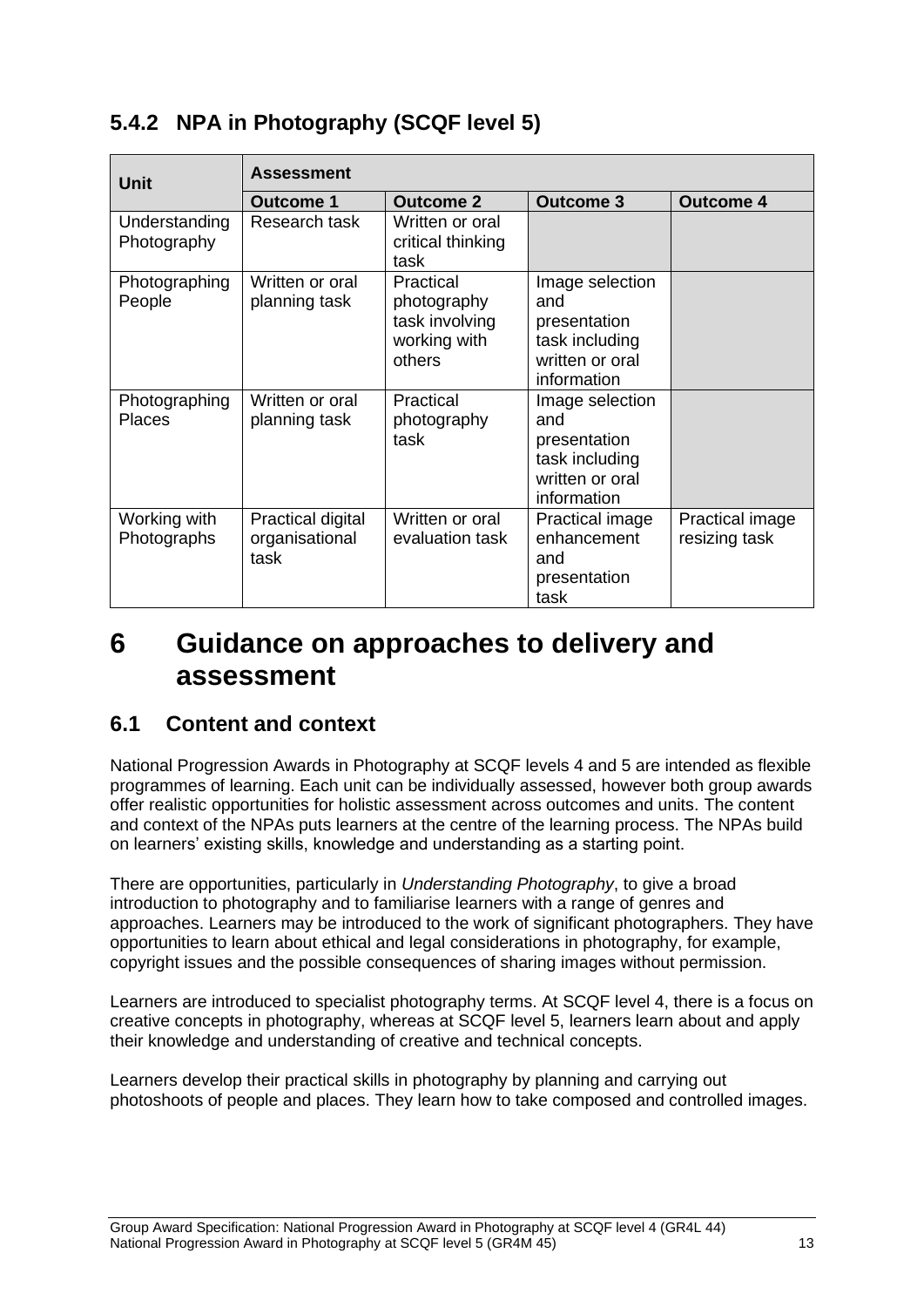In the *Photographing People* unit learners work with others. This involves directing others as models for their photography and may also involve posing as a model for others. Some learners might find this challenging and may need some encouragement and support. At SCQF level 4 and 5, learners can work with single models for portraiture. At SCQF level 5, learners are also required to photograph a group. When photographing people, learners should be made aware of the importance of model permission and how far this permission extends to avoid inappropriate sharing of images.

For both *Photographing People* and *Photographing Places*, learning and assessment can be carried out in and around a school or college campus. Locations off site may also be used at the discretion of the teacher or lecturer, who should make a judgement on the scope offered to their learners. Health and safety considerations are of paramount importance.

Learners will use simple automatic functions of cameras and may also use cameras on digital devices. All photography can be carried out using available ambient lighting. At SCQF level 4, learners may work entirely in daylight. SCQF level 5 learners are required to take photographs in daylight and artificial lighting. Learners may work indoors and/or outdoors.

In *Working with Photographs*, learners will learn how to save, organise and work with photographic images. They will evaluate their images to identify strengths and areas for improvement. Learners will make enhancement to selected images using a range of techniques. SCQF level 5 learners will also learn how to resize images for different purposes.

Achievement of each mandatory unit contributes to completion of the group award, but learners can also achieve individual units on a freestanding basis.

The National Progression Awards in Photography have a focus on photographing people and places, so they can be delivered through an integrated task based on these subjects. For example, learners may use selected images of people and places from the Understanding Photography unit to inspire their practical work in the Photographing People and Photographing Places units. They can then use images generated in these units to complete Working with Photographs.

Assessments can also be carried out through a series of discrete tasks. For example, when completing the Working with Photographs unit, learners may work with images from genres which do not involve people or places.

Unit specifications detail exactly the evidence requirements and assessment procedures for each assessment outcome. Teachers and lecturers should decide on the most suitable approach for their learners.

#### <span id="page-15-0"></span>**6.1 Sequencing/integration of units**

Sequential delivery of units in the National Progression Awards can help to create opportunities for progressive and meaningful learning experiences and can contribute to the creation of coherent portfolios for assessment and progression to next level courses. However, opportunities for integration and project-based learning should also be considered in order to address best practice in teaching, learning and assessment.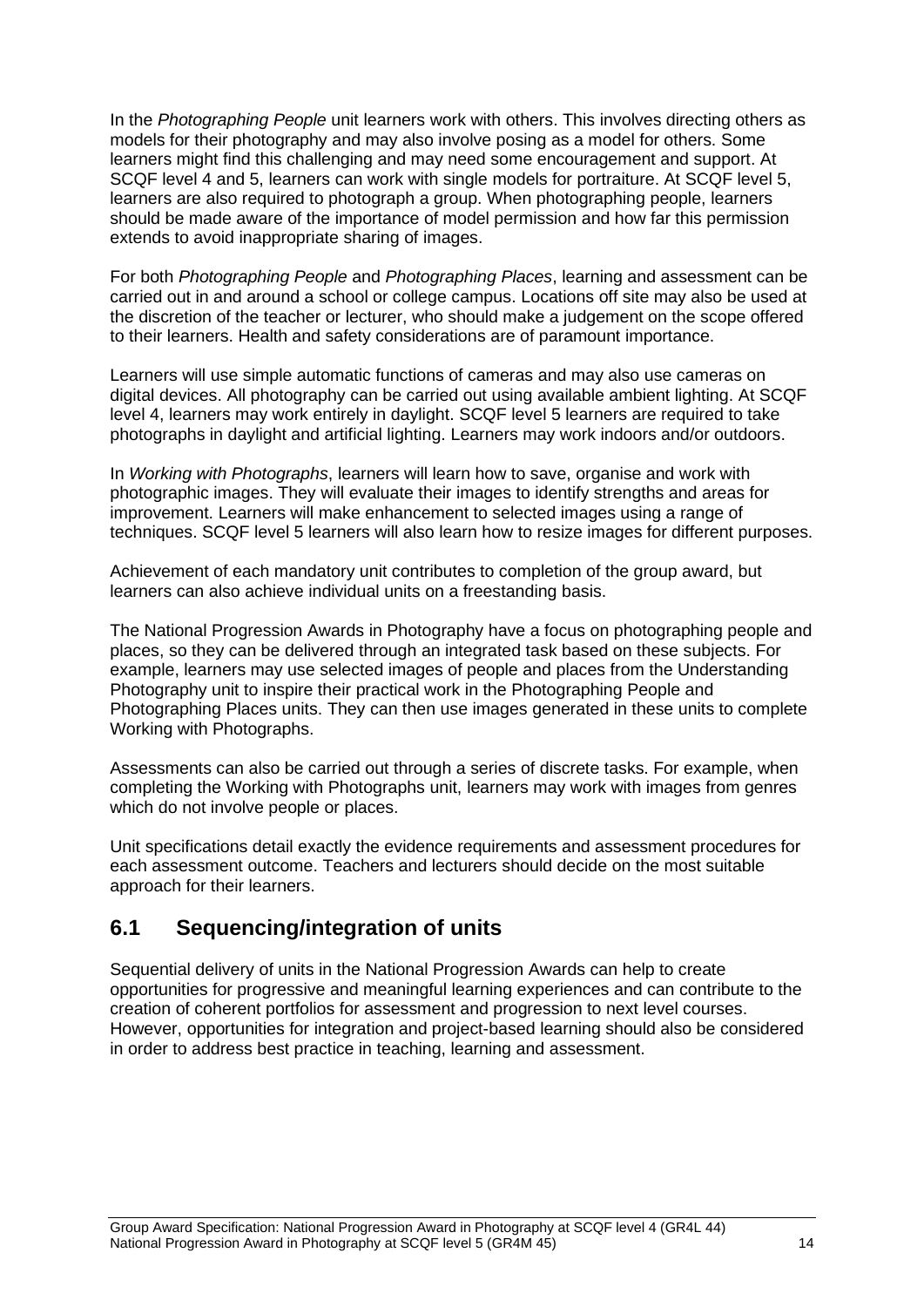#### <span id="page-16-0"></span>**6.1.1 NPA in Photography (SCQF level 4)**

| Unit title                  | Code           | <b>SQA</b><br>credit<br>value | Order of<br>delivery | Length   |
|-----------------------------|----------------|-------------------------------|----------------------|----------|
| Understanding Photography   | <b>J4GA 44</b> |                               |                      | 40 hours |
| <b>Photographing People</b> | <b>J4GB 44</b> |                               | 2 or 3               | 40 hours |
| <b>Photographing Places</b> | <b>J4GC 44</b> |                               | 2 or 3               | 40 hours |
| Working with Photographs    | <b>J4GD 44</b> |                               | 4                    | 40 hours |

#### <span id="page-16-1"></span>**6.1.2 NPA in Photography (SCQF level 5)**

| Unit title                  | Code           | <b>SQA</b><br>credit<br>value | Order of<br>delivery | Length   |
|-----------------------------|----------------|-------------------------------|----------------------|----------|
| Understanding Photography   | <b>J4GA 45</b> |                               |                      | 40 hours |
| <b>Photographing People</b> | <b>J4GB 45</b> |                               | 2 or 3               | 40 hours |
| <b>Photographing Places</b> | <b>J4GC 45</b> |                               | 2 or 3               | 40 hours |
| Working with Photographs    | J4GD 45        |                               | 4                    | 40 hours |

The delivery models above show all 4 credits of the NPA in Photography at SCQF levels 4 and 5. Programme is flexible and can be delivered to suit the needs of various providers. Centres can choose the order in which they teach and assess the units according to the needs of the group, the resources available and any partnership links that might be involved in the delivery.

The delivery schedule is suggested as a model to follow. The suggested schedule also allows for integrated and holistic assessment of outcomes and units.

#### <span id="page-16-2"></span>**6.2 Recognition of prior learning**

SQA recognises that learners gain knowledge and skills acquired through formal, non-formal and informal learning contexts.

In some instances, a full group award may be achieved through the recognition of prior learning. However, it is unlikely that a learner would have the appropriate prior learning and experience to meet all the requirements of a full group award.

The recognition of prior learning may **not** be used as a method of assessing in the following types of units and assessments:

- ◆ HN Graded Units
- Course and/or external assessments
- Other integrative assessment units (which may or not be graded)
- Certain types of assessment instruments where the standard may be compromised by not using the same assessment method outlined in the unit
- Where there is an existing requirement for a licence to practice
- Where there are specific health and safety requirements
- Where there are regulatory, professional or other statutory requirements
- Where otherwise specified in an assessment strategy

More information and guidance on the *Recognition of Prior Learning* (RPL) may be found on our website **[www.sqa.org.uk](http://www.sqa.org.uk/)**.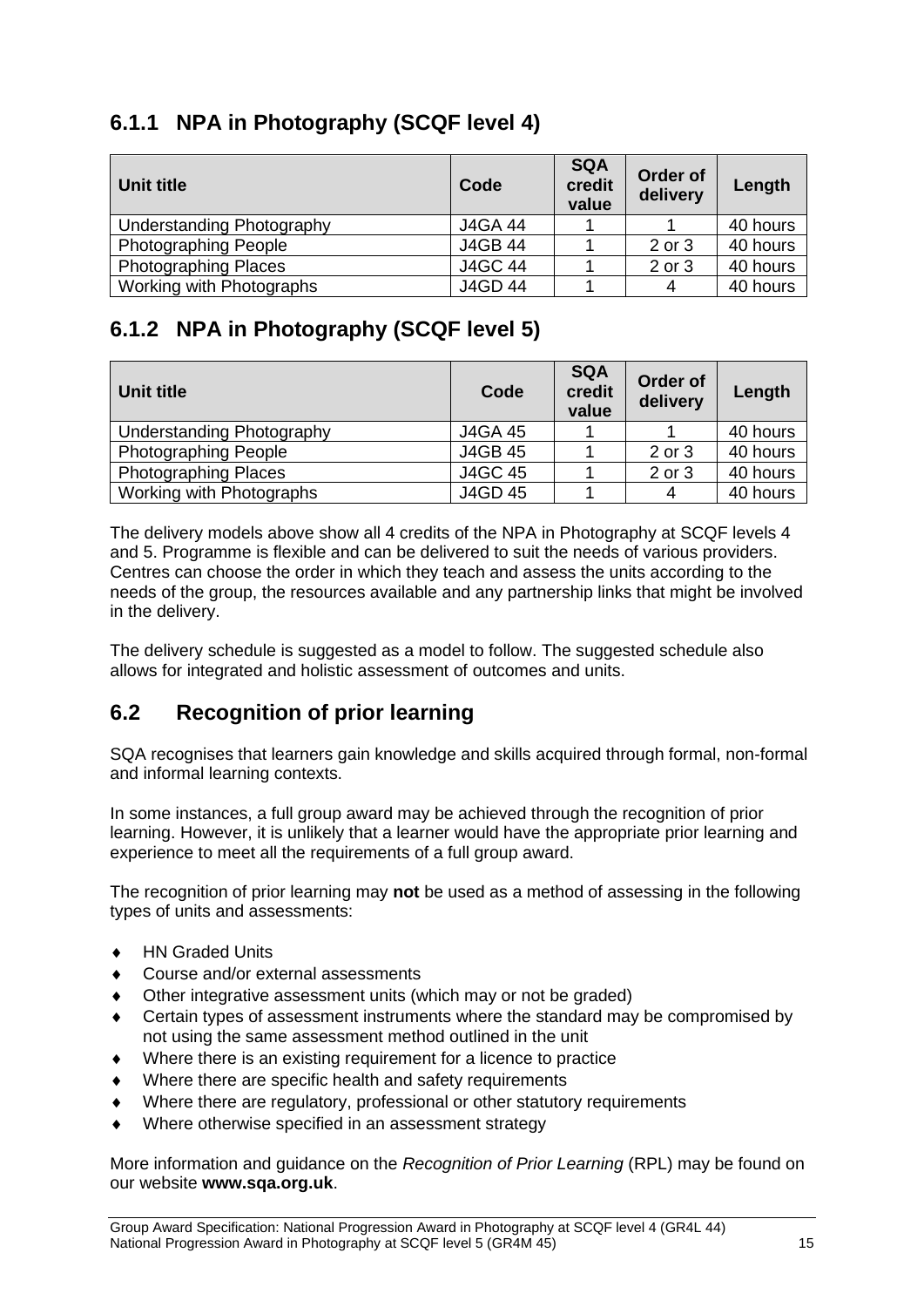The following sub-sections outline how existing SQA unit(s) may contribute to this group award. Additionally, they also outline how this group award may be recognised for professional and articulation purposes.

#### <span id="page-17-0"></span>**6.2.1 Articulation and/or progression**

Completion of the NPAs at SCQF level 4 or 5 may allow lateral progression or progression to next level courses in photography and other related areas of study.

The NPAs function as a progression route to more advanced Photography courses by allowing learners to develop relevant skills and techniques. They can also provide a progression route to relevant Skills for Work (SfW) and creative and digital media courses

#### <span id="page-17-1"></span>**6.2.2 Professional recognition**

National Progression Awards can assist learners in developing employability skills through the development of underpinning and specific skills but would not normally qualify the learner for employment — this is more appropriate upon completion of courses at a higher level.

#### <span id="page-17-2"></span>**6.3 Opportunities for e-assessment**

E-assessment may be appropriate for some assessments in this group award. By e-assessment we mean assessment which is supported by Information and Communication Technology (ICT), such as e-testing or the use of e-portfolios or social software. For example, learners' research and investigation evidence can be stored in a digital environment. The nature of the course means that learners will be working with their images on a digital platform. Digital presentations may be used by learners for collating and presenting assessment evidence.

Centres which wish to use e-assessment must ensure that the national standard is applied to all learner evidence and that conditions of assessment as specified in the evidence requirements are met, regardless of the mode of gathering evidence. The most up-to-date guidance on the use of e-assessment to support SQA's qualifications is available at **www.sqa.org.uk/e-assessment**.

#### <span id="page-17-3"></span>**6.4 Support materials**

There are currently no ASPs available for the units included in these group awards.

#### <span id="page-17-4"></span>**6.5 Resource requirements**

Teachers and lecturers should have an appropriate level of skills, knowledge and understanding of photography to enable them to deliver the units.

The units are designed to be delivered using minimal resources. Delivery is not dependent on specialist photographic equipment, although learners may use this if it is available. All practical photography can be achieved by using basic cameras or cameras on digital devices with automatic functions.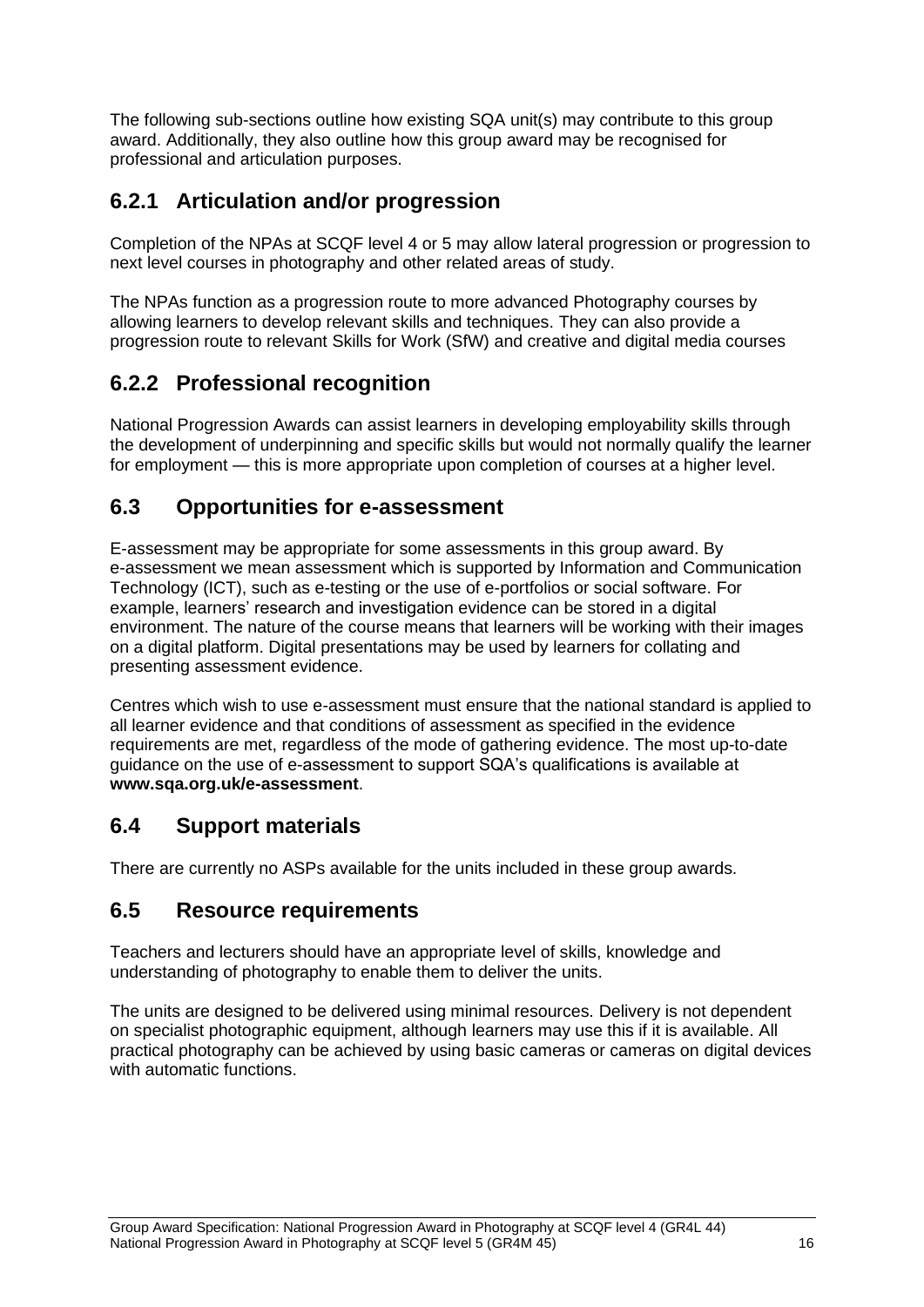Learners should have access to information on photography and suitable examples of photographic images. They will need to have access to appropriate hardware and software to allow them to carry out research, store and organise their images, and to enhance their images. They will need a means of compiling and presenting their work.

Specialist photographic lighting is not a requirement as learners can carry out their photography using the available ambient lighting, including daylight and artificial lighting.

Learners do not need access to a photographic studio. Photography can be carried out in a variety of locations, as appropriate to the learner's plan. Practicality and safety should be considered when teachers and lecturers are deciding on the choice of locations given to their learners. Although the photography could take place in a wide range of locations, it is entirely possibly for assessments to be carried out in and around a school or college campus.

There is no requirement to produce photographic prints although centres and/or learners may choose to do so. Use of ICT can contribute to sustainability by minimising paper-based outputs.

## <span id="page-18-0"></span>**7 General information for centres**

#### **Equality and inclusion**

The unit specifications making up this group award have been designed to ensure that there are no unnecessary barriers to learning or assessment. The individual needs of learners will be taken into account when planning learning experiences, selecting assessment methods or considering alternative evidence. Further advice can be found on our website **[www.sqa.org.uk/assessmentarrangements](http://www.sqa.org.uk/sqa/14977.html)**.

#### **Internal and external verification**

All assessments used within these qualifications should be internally verified, using the appropriate policy within the centre and the guidelines set by SQA.

External verification will be carried out by SQA to ensure that internal assessment is within the national guidelines for these qualifications.

Further information on internal and external verification can be found in *SQA's Guide to Assessment* **[\(www.sqa.org.uk/GuideToAssessment\)](http://www.sqa.org.uk/sqa/files_ccc/GuideToAssessment.pdf)**.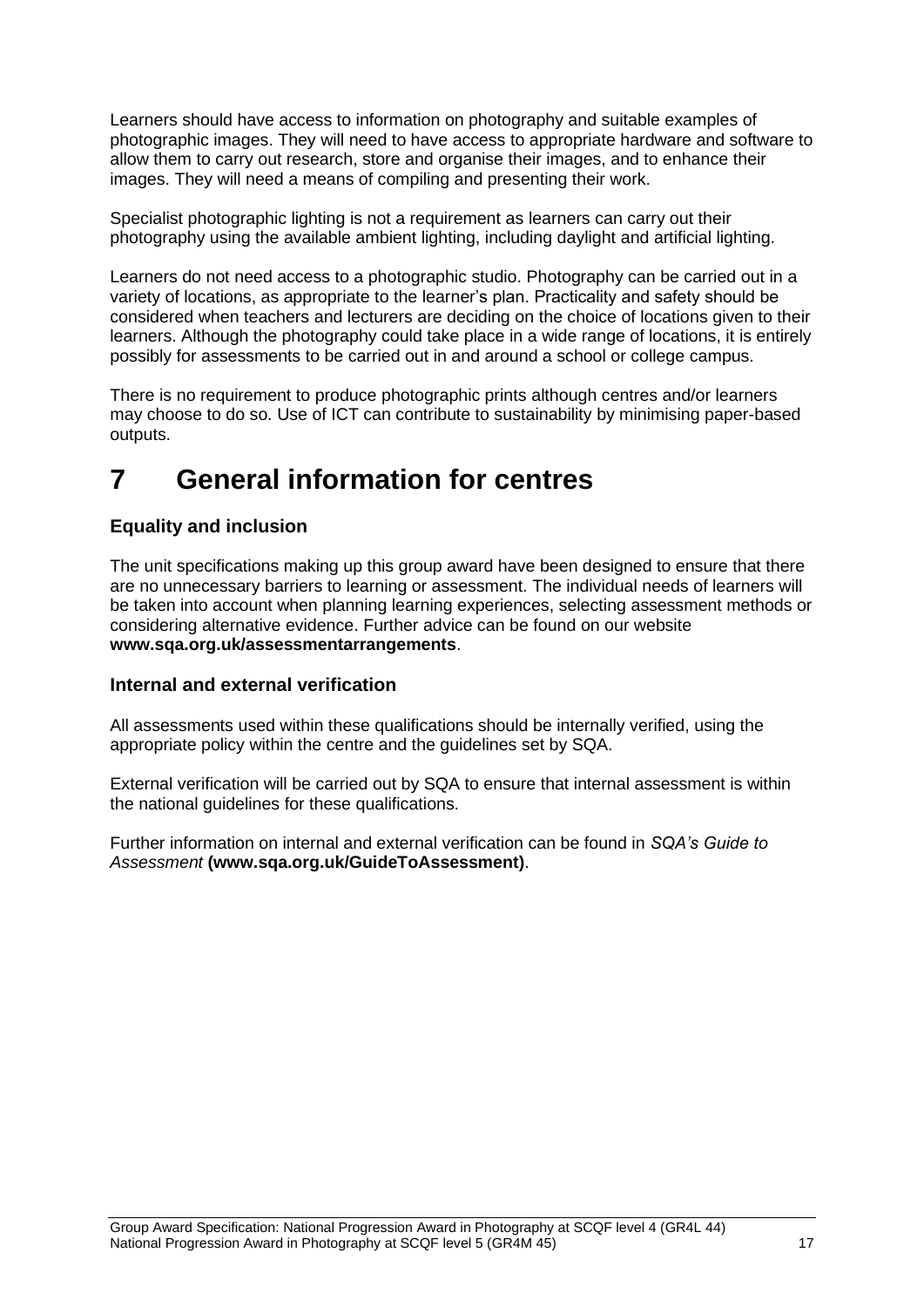## <span id="page-19-0"></span>**8 Glossary of terms**

**Embedded Core Skills:** is where the assessment evidence for the unit also includes full evidence for complete Core Skill or Core Skill components. A learner successfully completing the unit will be automatically certificated for the Core Skill. (This depends on the unit having been successfully audited and validated for Core Skills certification.)

**Finish date:** The end of a group award's lapsing period is known as the finish date. After the finish date, the group award will no longer be live and the following applies:

- learners may not be entered for the group award
- the group award will continue to exist only as an archive record on the Awards Processing System (APS)

**Lapsing date:** When a group award is entered into its lapsing period, the following will apply:

- the group award will be deleted from the relevant catalogue
- the group award specification will remain until the qualification reaches its finish date at which point it will be removed from SQA's website and archived
- no new centres may be approved to offer the group award
- centres should only enter learners whom they expect to complete the group award during the defined lapsing period

**SQA credit value:** The credit value allocated to a unit gives an indication of the contribution the unit makes to an SQA group award. An SQA credit value of 1 given to an SQA unit represents approximately 40 hours of programmed learning, teaching and assessment.

**SCQF:** The Scottish Credit and Qualification Framework (SCQF) provides the national common framework for describing all relevant programmes of learning and qualifications in Scotland. SCQF terminology is used throughout this guide to refer to credits and levels. For further information on the SCQF visit the SCQF website at **[www.scqf.org.uk](http://www.scqf.org.uk/)**.

**SCQF credit points:** SCQF credit points provide a means of describing and comparing the amount of learning that is required to complete a qualification at a given level of the Framework. One National Unit credit is equivalent to 6 SCQF credit points. One National Unit credit at Advanced Higher and one Higher National Unit credit (irrespective of level) is equivalent to 8 SCQF credit points.

**SCQF levels:** The level a qualification is assigned within the framework is an indication of how hard it is to achieve. The SCQF covers 12 levels of learning. HNCs and HNDs are available at SCQF levels 7 and 8 respectively. Higher National Units will normally be at levels 6–9 and graded units will be at level 7 and 8. National Qualification Group Awards are available at SCQF levels 2–6 and will normally be made up of National Units which are available from SCQF levels 2–7.

**Subject unit:** Subject units contain vocational/subject content and are designed to test a specific set of knowledge and skills.

**Signposted Core Skills:** refers to opportunities to develop Core Skills arise in learning and teaching but are not automatically certificated.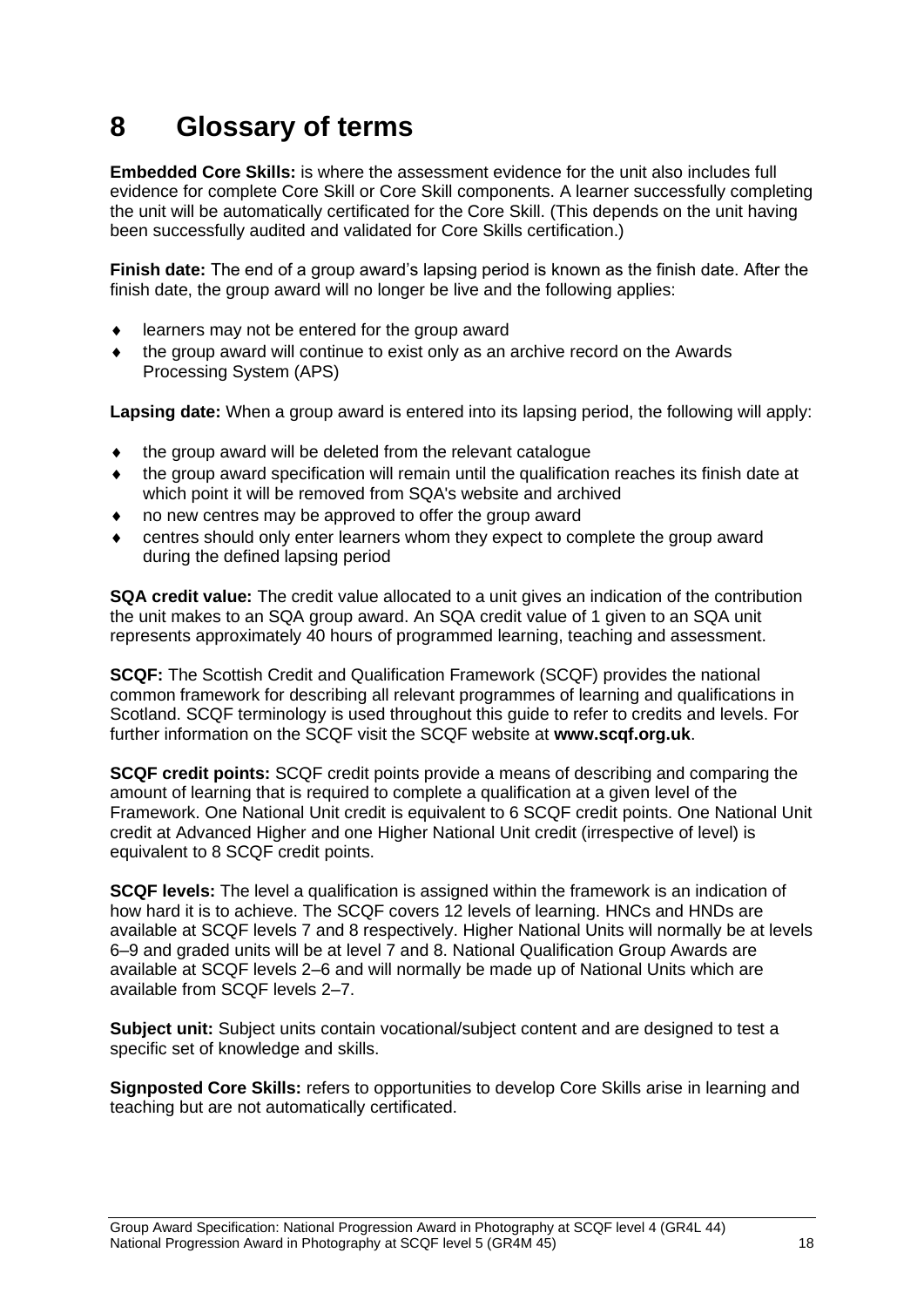### **History of changes**

It is anticipated that changes will take place during the life of the qualification and this section will record these changes. This document is the latest version and incorporates the changes summarised below. Centres are advised to check SQA's APS Navigator to confirm they are using the up to date qualification structure.

**NOTE:** Where a unit is revised by another unit:

- No new centres may be approved to offer the unit which has been revised.
- Centres should only enter learners for the unit which has been revised where they are expected to complete the unit before its finish date.

| <b>Version</b><br>number | <b>Description</b> | <b>Date</b> |
|--------------------------|--------------------|-------------|
|                          |                    |             |
|                          |                    |             |
|                          |                    |             |
|                          |                    |             |
|                          |                    |             |
|                          |                    |             |
|                          |                    |             |
|                          |                    |             |
|                          |                    |             |
|                          |                    |             |
|                          |                    |             |
|                          |                    |             |

#### **Acknowledgement**

SQA acknowledges the valuable contribution that Scotland's colleges have made to the development of this qualification.